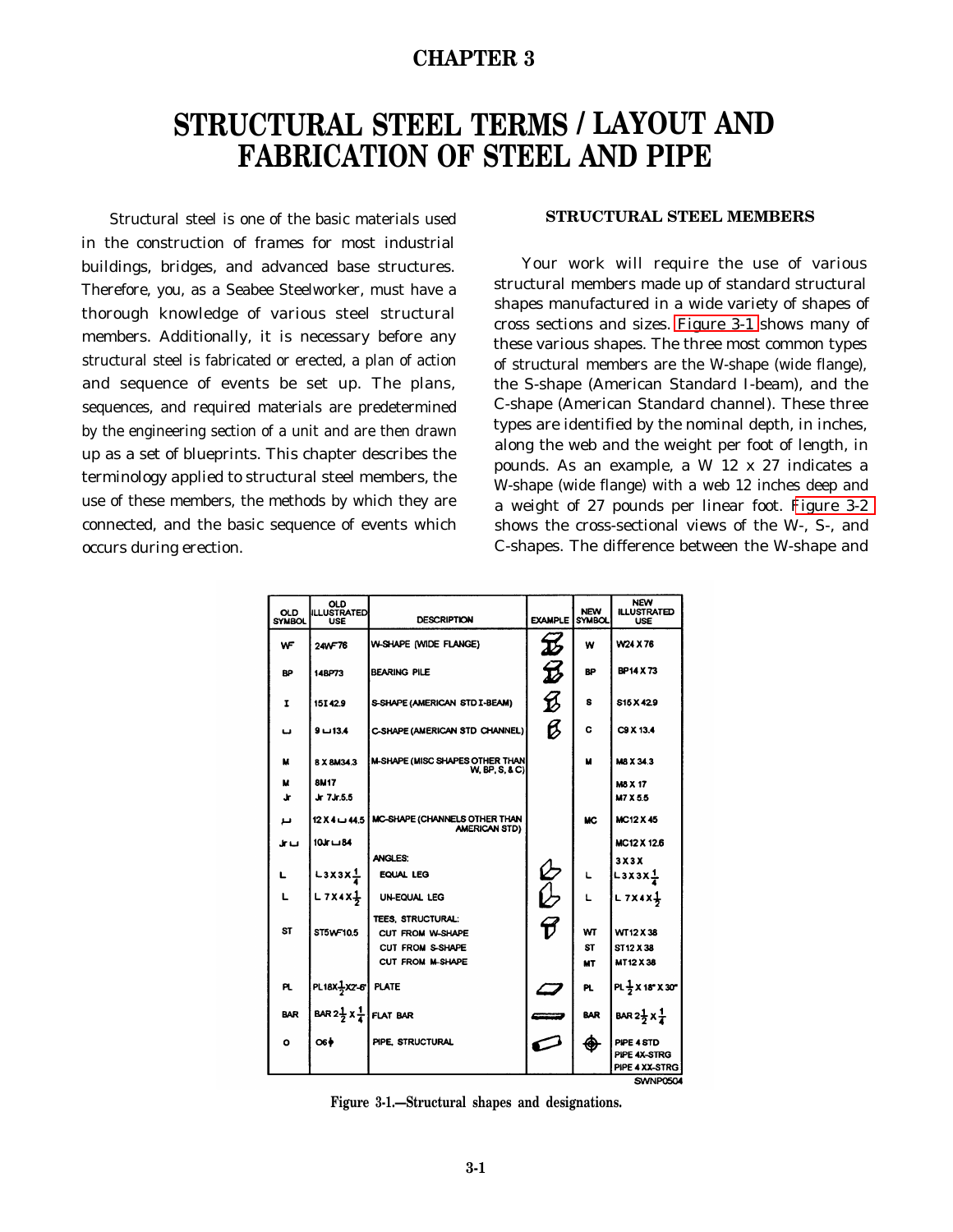<span id="page-1-0"></span>

**Figure 3-2.—Structural shapes.**

the S-shape is in the design of the inner surfaces of the flange. The W-shape has parallel inner and outer flange surfaces with a constant thickness, while the S-shape has a slope of approximately 17' on the inner flange surfaces. The C-shape is similar to the S-shape in that its inner flange surface is also sloped approximately 17'.

The W-SHAPE is a structural member whose cross section forms the letter H and is the most widely used structural member. It is designed so that its flanges provide strength in a horizontal plane, while the web gives strength in a vertical plane. W-shapes are used as beams, columns, truss members, and in other load-bearing applications.

The BEARING PILE (HP-shape) is almost identical to the W-shape. The only difference is that the flange thickness and web thickness of the bearing pile are equal, whereas the W-shape has different web and flange thicknesses.

The S-SHAPE (American Standard I-beam) is distinguished by its cross section being shaped like the letter I. S-shapes are used less frequently than W-shapes since the S-shapes possess less strength and are less adaptable than W-shapes.

The C-SHAPE (American Standard channel) has a cross section somewhat similar to the letter C. It is especially useful in locations where a single flat face without outstanding flanges on one side is required. The C-shape is not very efficient for a beam or column when used alone. However, efficient built-up members may be constructed of channels assembled together with other structural shapes and connected by rivets or welds.

An ANGLE is a structural shape whose cross section resembles the letter L. Two types, as illustrated in figure 3-3, are commonly used: an equal-leg angle and an unequal-leg angle. The angle is identified by the dimension and thickness of its legs; for example, angle 6 inches x 4 inches x 1/2 inch. The dimension of the legs should be obtained by measuring along the outside of the backs of the legs. When an angle has unequal legs, the dimension of the wider leg is given first, as in the example just cited. The third dimension applies to the thickness of the legs, which al ways have equal thickness. Angles may be used in combinations of two or four to form main members. A single angle may also be used to connect main parts together.

Steel PLATE is a structural shape whose cross section is in the form of a flat rectangle. Generally, a main point to remember about plate is that it has a width of greater than 8 inches and a thickness of 1/4 inch or greater.

Plates are generally used as connections between other structural members or as component parts of built-up structural members. Plates cut to specific sizes may be obtained in widths ranging from 8 inches to 120 inches or more, and in various thicknesses. The edges of these plates may be cut by shears (sheared plates) or be rolled square (universal mill plates).

Plates frequently are referred to by their thickness and width in inches, as plate 1/2 inch x 24 inches. The length in all cases is given in inches. Note i[n figure 3-4](#page-2-0) that 1 cubic foot of steel weighs 490 pounds. his weight divided by 12 gives you 40.8, which is the weight (in pounds) of a steel plate 1 foot square and 1 inch thick The fractional portion is normally dropped and 1-inch plate is called a 40-pound plate. In practice, you may hear plate referred to by its approximate weight per square foot for a specified thickness. An example is 20-pound plate, which indicates a 1/2-inch plate. (Se[e figure 3-4.](#page-2-0))

The designations generally used for flat steel have been established by the American Iron and Steel Institute (AISI). Flat steel is designated as bar, strip,



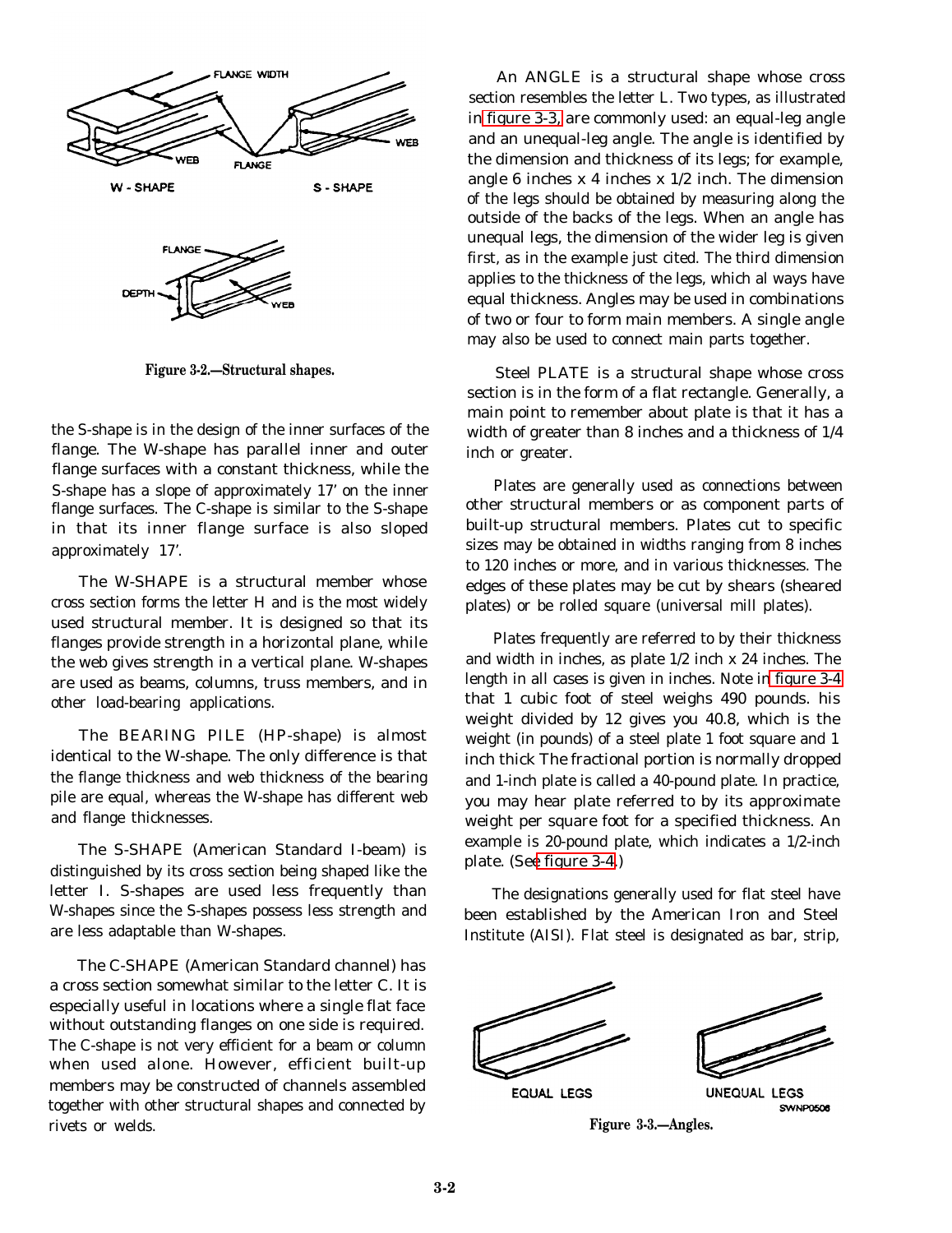<span id="page-2-0"></span>

**Figure 3-4.—Weight and thickness of steel plate.**

sheet, or plate, according to the thickness of the material, the width of the material, and (to some extent) the rolling process to which it was subjected. Table 3-1 shows the designations usually used for hot-rolled carbon steels. These terms are somewhat flexible and in some cases may overlap.

The structural shape referred to as a BAR has a width of 8 inches or less and a thickness greater than 3/16 of an inch. The edges of bars usually are rolled square, like universal mill plates. The dimensions are expressed in a similar manner as that for plates; for instance, bar 6 inches x 1/2 inch. Bars are available in a variety of cross-sectional shapes—round, hexagonal, octagonal, square, and flat. Three different shapes are illustrated in figure 3-5. Both squares and rounds are commonly used as bracing members of light structures. Their dimensions, in inches, apply to the side of the square or the diameter of the round.

Now that you have been introduced to the various structural members used in steel construction, let us develop a theoretical building frame from where you, the Steelworker, would start on a project after all the earthwork and footings or slab have been completed. Remember this sequence is theoretical and may vary



somewhat, depending on the type of structure being erected.

# **ANCHOR BOLTS**

Anchor bolts (fig. 3-6) are cast into the concrete foundation. They are designed to hold the column bearing plates, which are the first members of a steel frame placed into position. These anchor bolts must be positioned very carefully so that the bearing plates will be lined up accurately.

# **BEARING PLATES**

The column bearing plates are steel plates of various thicknesses in which holes have been either drilled or cut with an oxygas torch to receive the



**Figure 3-6.—Anchor bolts.**

|                                                             | WIDTH (Inches)     |                          |                           |                 |                  |                   |  |
|-------------------------------------------------------------|--------------------|--------------------------|---------------------------|-----------------|------------------|-------------------|--|
| <b>THICKNESS</b><br>(Inches)                                | то<br>3% INCLUSIVE | OVER 31/2<br>TO 6        | OVER <sub>8</sub><br>TO 8 | OVER 8<br>TO 12 | OVER 12<br>TO 48 | <b>OVER</b><br>48 |  |
| 0.2300 and THICKER<br>0.2299 and 0.2031                     |                    | <b>BAR</b>               |                           |                 |                  | <b>PLATE</b>      |  |
| 0.2030 and 0.1800<br>0.1799 and 0.0449<br>0.0448 and 0.0344 |                    | <b>STRIP</b><br>,,,,,,,, |                           |                 |                  |                   |  |
| 0.0343 and 0.0255<br>0.0254 and THINNER                     |                    |                          |                           |                 | <b>SHEET</b>     |                   |  |

# **Table 3-1.—Plate, Bar, Strip, and Sheet designation**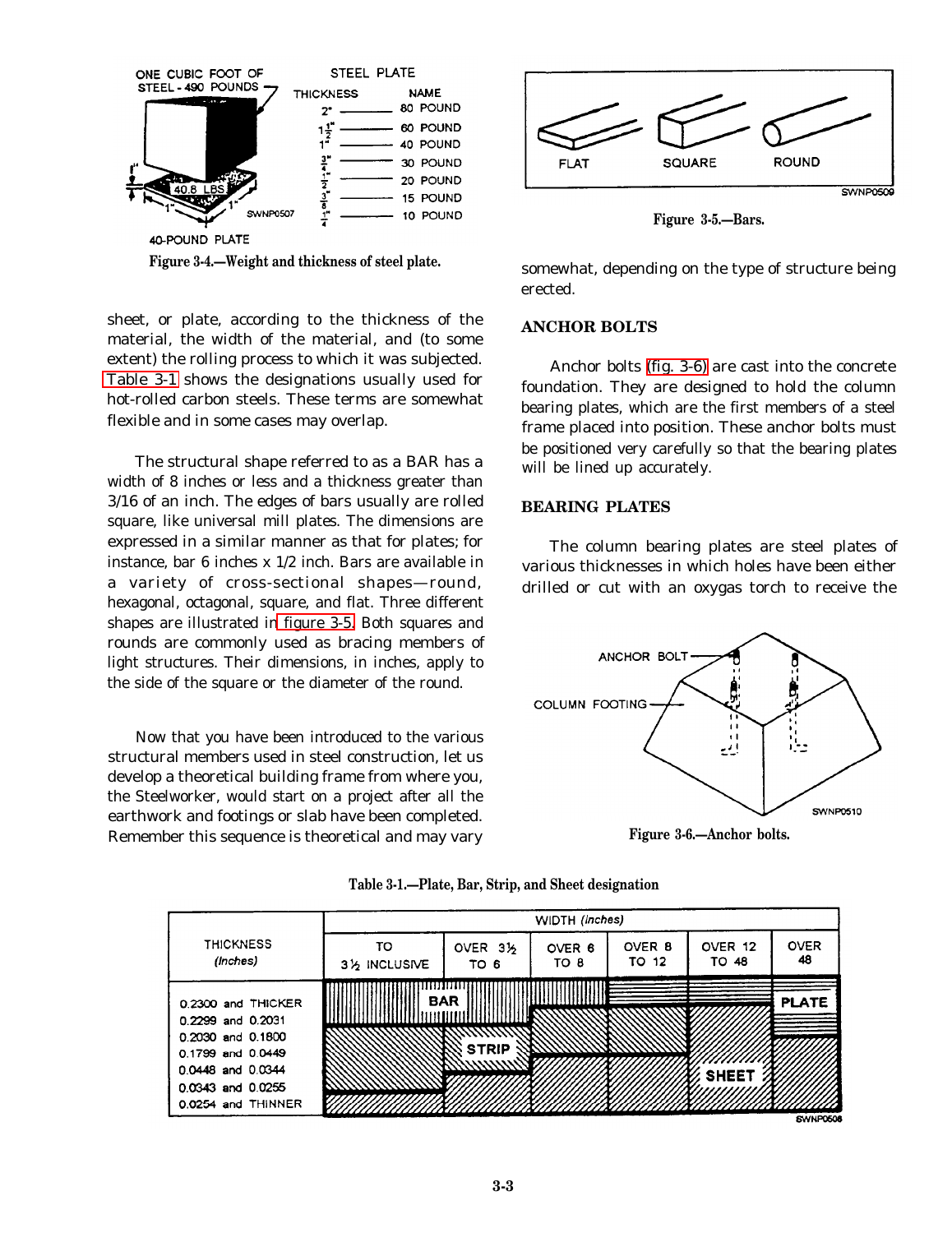anchor bolts (fig. 3-7). The holes should be slightly larger than the bolts so that some lateral adjustment of the bearing plate is possible. The angle connections, by which the columns are attached to the bearing plates, are bolted or welded in place according to the size of the column, as shown in figure 3-8.

After the bearing plate has been placed into position, shim packs are set under the four comers of each bearing plate as each is installed over the anchor bolts, as shown in figure 3-9. 'The shim packs are 3- to 4-inch metal squares of a thickness ranging from 1 1/6 to 3/4 inch, which are used to bring all the bearing



**Figure 3-7.—Column bearing plate.**



**Figure 3-8.—Typical column to baseplate connections.**



**Figure 3-9.—Leveled bearing plate.**

plates to the correct level and to level each bearing plate on its own base.

The bearing plates are first leveled individually by adjusting the thickness of the shim packs. This operation may be accomplished by using a 2-foot level around the top of the bearing plate perimeter and diagonally across the bearing plate.

Upon completion of the leveling operation, all bearing plates must be brought either up to or down to the grade level required by the structure being erected All bearing plates must be lined up in all directions with each other. This may be accomplished by using a surveying instrument called a builder's level. String lines may be set up along the edges and tops of the bearing plates by spanning the bearing plates around the perimeter of the structure, making a grid network of string lines connecting all the bearing plates.

After all the bearing plates have been set and aligned, the space between the bearing plate and the top of the concrete footing or slab must be filled with a hard, nonshrinking, compact substance called GROUT. (See fig. 3-9.) When the grout has hardened the next step is the erection of the columns.

# **COLUMNS**

Wide flange members, as nearly square in cross section as possible, are most often used for columns. Large diameter pipe is also used frequentl y [\(fig. 3-10\)](#page-4-0), even though pipe columns often present connecting difficulties when you are attaching other members. Columns may also be fabricated by welding or bolting a number of other rolled shapes, usually angles and plates, as shown i[n figure 3-11.](#page-4-0)

If the structure is more than one story high, it may be necessary to splice one column member on top of another. If this is required, column lengths should be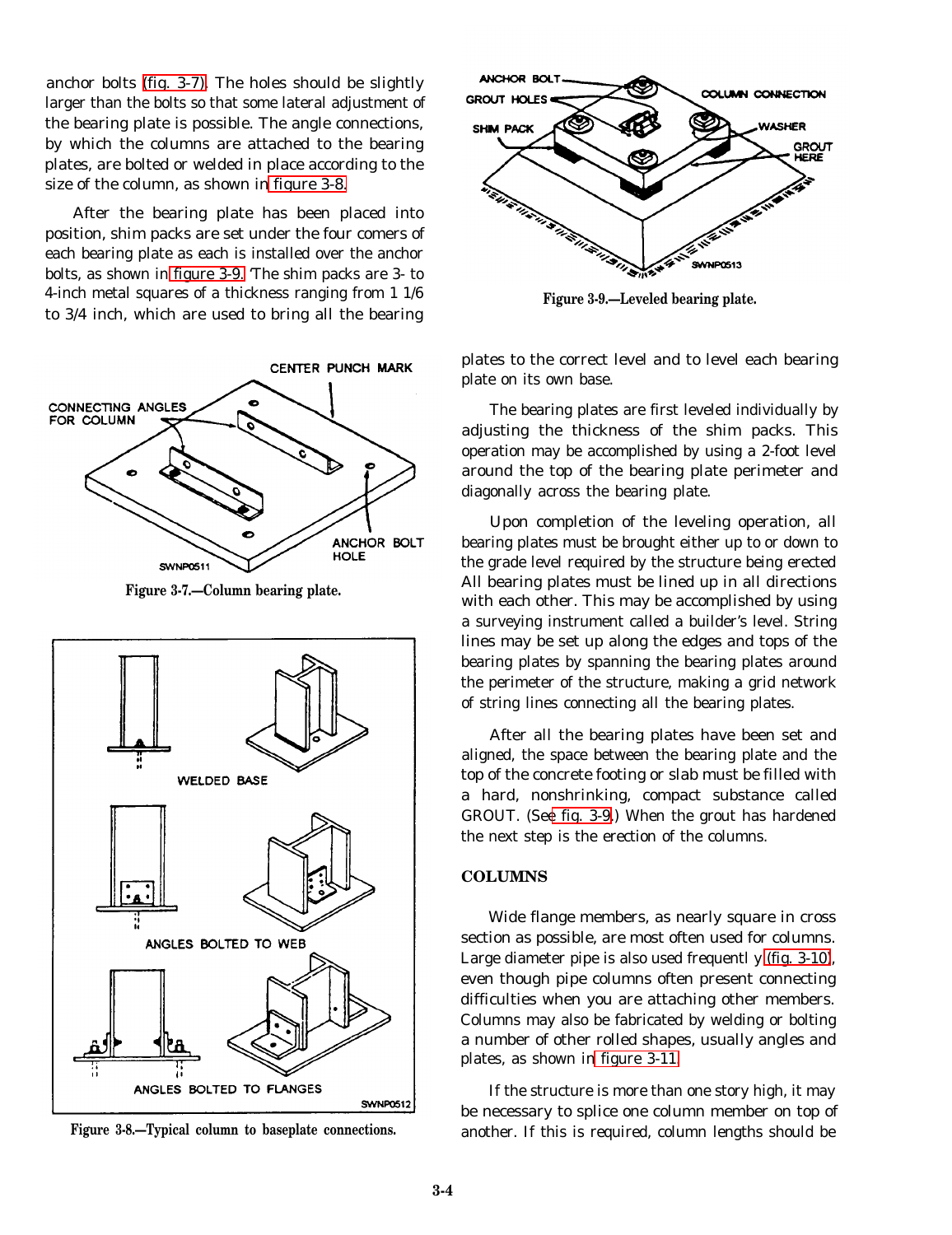<span id="page-4-0"></span>

**Figure 3-10.—Girder span on pipe columns.**



such that the joints or splices are 1 1/2 to 2 feet above the second and succeeding story levels. This will ensure that the splice connections are situated well above the girder or beam connections so that they do not interfere with other second story work.

Column splices are joined together by splice plates which are bolted, riveted, or welded to the column flanges, or in special cases, to the webs as well. If the members are the same size, it is common practice to butt one end directly to the other and fasten the splice plates over the joint, as illustrated in figure 3-12. When the column size is reduced at the joint, a plate is used between the two ends to provide bearing, and filler plates are used between the splice plates and the smaller column flanges (fig. 3-13).

#### **GIRDERS**

Girders are the primary horizontal members of a steel frame structure. They span from column to



**Figure 3-12.—Column splice with no size change.**



**Figure 3-13.—Column splice with change in column size.**

column and are usually connected on top of the columns with CAP PLATES (bearing connections), as shown in [figure 3-14.](#page-5-0) An alternate method is the seated connection [\(fig. 3-15\)](#page-5-0). The girder is attached to the flange of the column using angles, with one leg extended along the girder flange and the other against the column. The function of the girders is to support the intermediate floor beams.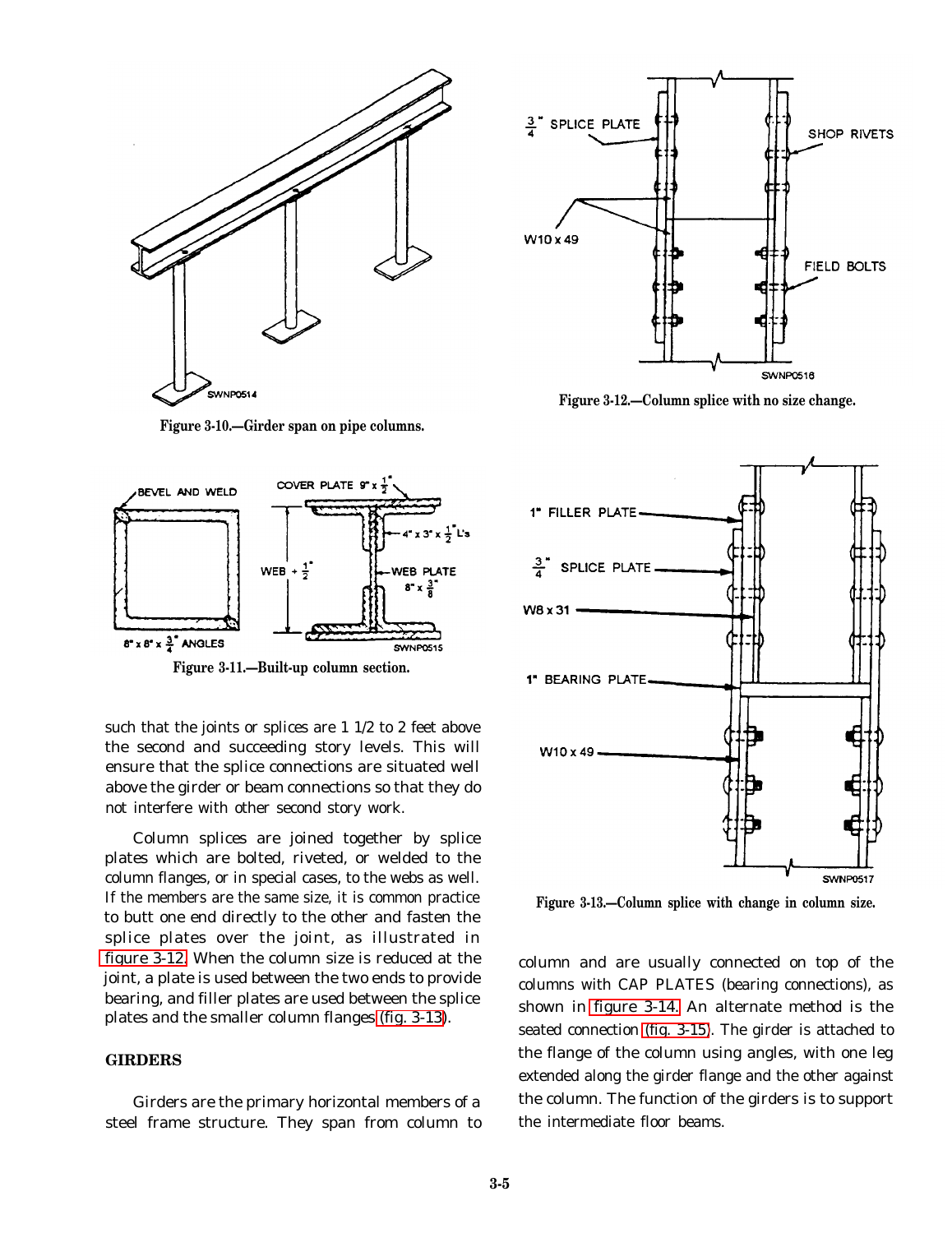<span id="page-5-0"></span>

**Figure 3-14.—Girder span on a wide flange column.**



**Figure 3-15.—Seated connections.**

#### **BEAMS**

Beams are generally smaller than girders and are usually connected to girders as intermediate members or to columns. Beam connections at a column are similar to the seated girder-to-column connection. Beams are used generally to carry floor loads and transfer those loads to the girders as vertical loads. Since beams are usually not as deep as girders, there are several alternative methods of framing one into the other. The simplest method is to frame the beam between the top and bottom flanges on the girder, as shown in figure 3-16. If it is required that the top or bottom flanges of the girders and beams be flush, it is necessary to cut away (cope) a portion of the upper or lower beam flange, as illustrated in figure 3-17.



**Figure 3-16.—Column splice with no size change**



**Figure 3-17.—Coped and blocked beam ends.**

# **BAR JOIST**

Bar joists form a lightweight, long-span system used as floor supports and built-up roofing supports, as shown in [figure 3-18.](#page-6-0) Bar joists generally run in the same direction as a beam and may at times eliminate the need for beams. You will notice in [figure 3-19](#page-6-0) that bar joists must have a bearing surface. The span is from girder to girder. (Se[e fig. 3-20.](#page-7-0))

Prefabricated bar joists designed to conform to specific load requirements are obtainable from commercial companies.

#### **TRUSSES**

Steel trusses are similar to bar joists in that they serve the same purpose and look somewhat alike. They are, however, much heavier and are fabricated almost entirely from structural shapes, usually angles and T-shapes. (See [fig. 3-21.](#page-7-0)) Unlike bar joists, trusses can be fabricated to conform to the shape of almost any roof system [\(fig. 3-22\)](#page-8-0) and are therefore more versatile than bar joists.

The bearing surface of a truss is normally the column. The truss may span across the entire building from outside column to outside column. After the trusses have been erected, they must be secured between the BAYS with diagonal braces (normally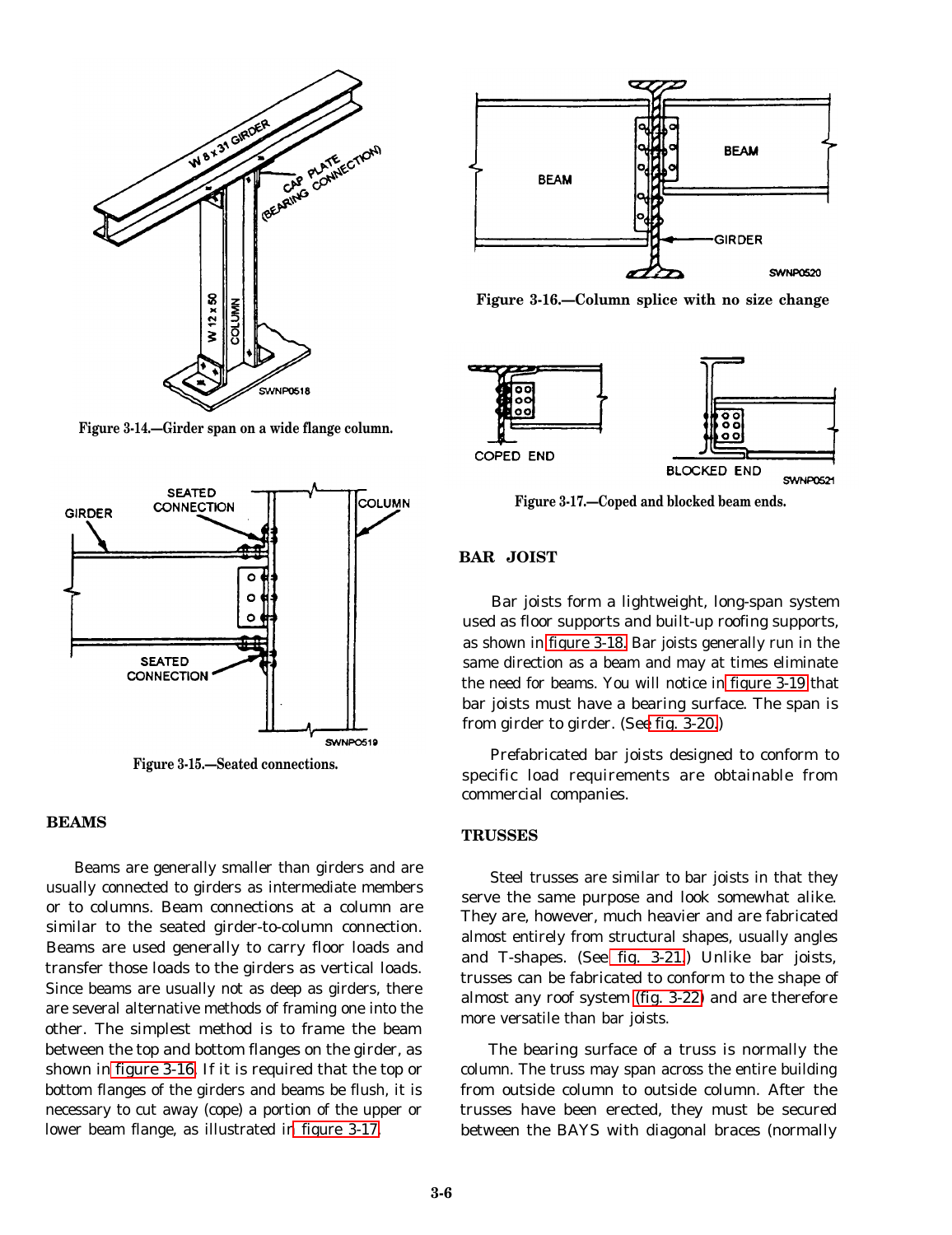<span id="page-6-0"></span>

**Figure 3-18.—Clearspan bar joists (girder to girder) ready to install roof sheeting.**



**Figure 3-19.—Bar joists seat connection.**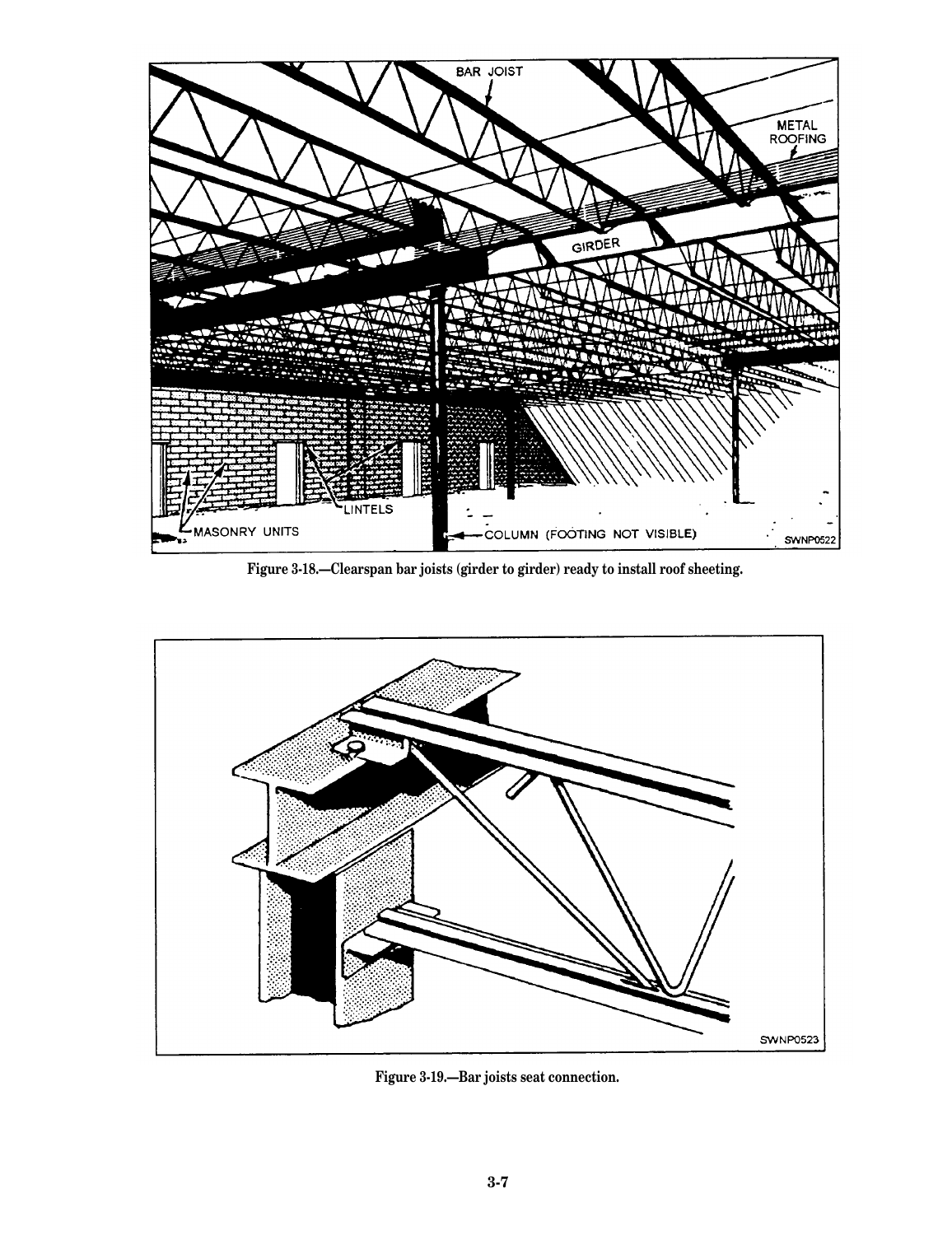<span id="page-7-0"></span>

round rods or light angles) on the top chord plane [\(fig.](#page-8-0) [3-23\)](#page-8-0) and the bottom chord plane [\(fig. 3-24\)](#page-8-0). After these braces are installed, a sway frame is put into place. (Se[e fig. 3-25.](#page-8-0))

# **PURLINS, GIRTS, AND EAVE STRUTS**

Purlins are generally lightweight and channel-shaped and are used to span roof trusses. Purlins receive the steel or other type of decking, as shown in [figure 3-26,](#page-8-0) and are installed with the legs of the channel facing outward or down the slope of the roof. The purlins installed at the ridge of a gabled roof are referred to as RIDGE STRUTS. The purlin units are placed back to back at the ridge and tied together with steel plates or threaded rods, as illustrated in [figure 3-27.](#page-8-0)

The sides of a structure are often framed with girts. These members are attached to the columns horizontally [\(fig. 3-28\).](#page-8-0) The girts are also channels, generally the same size and 'shape as roof purlins. Figure 3-20.—Installing bar Joists girder to girder. Siding material is attached directly to the girts.



**Figure 3-21.—Steel truss fabricated from angle-shaped members.**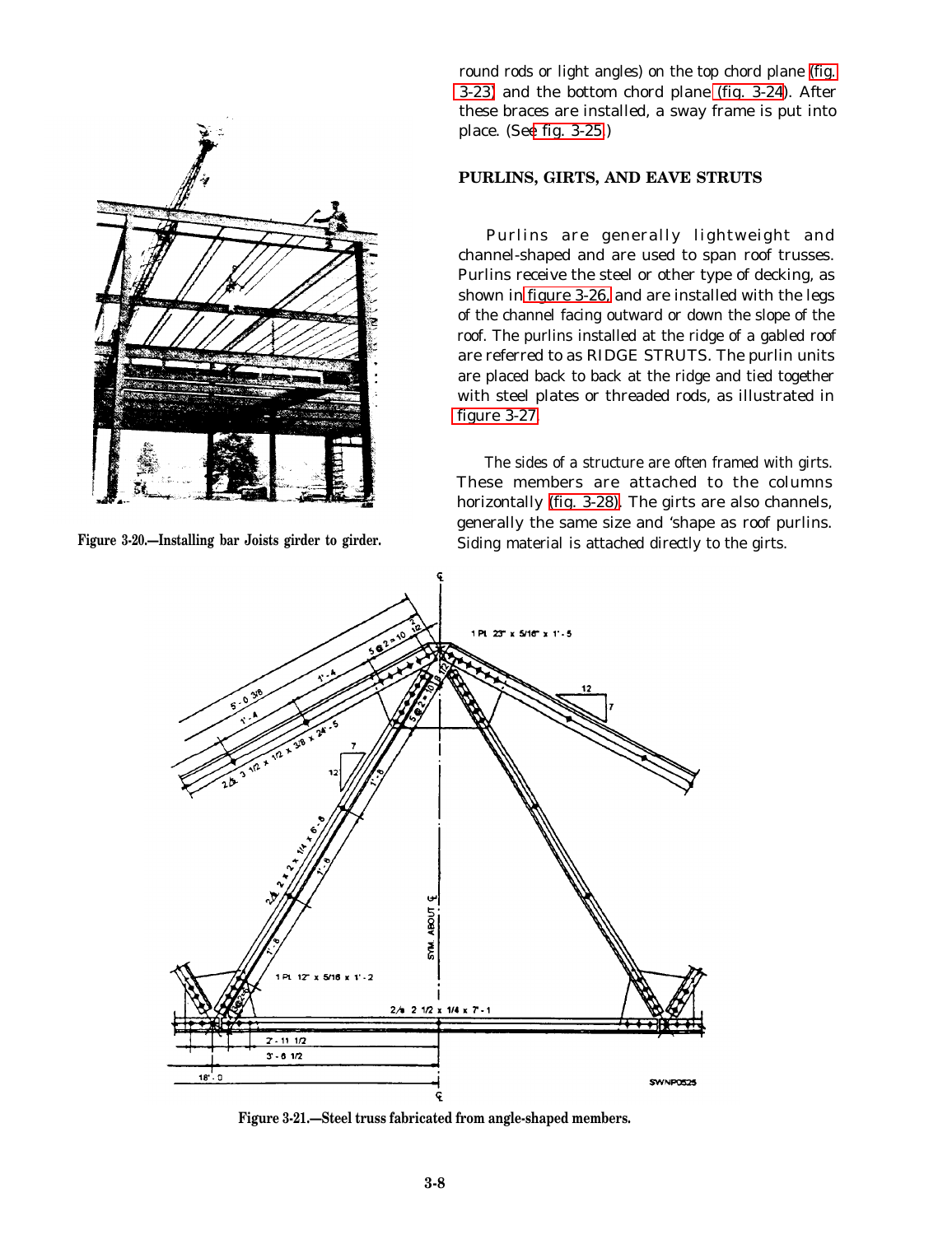<span id="page-8-0"></span>

**Figure 3-22.—Different styles of truss shapes.**



**Figure 3-23.—Diagonal braces-top chord plane.**



**Figure 3-24.—Diagonal braces-bottom chord plane.**





**Figure 3-28.—Wall girt.**

**SWNP0532** 

Another longitudinal member similar to purlins and girts is an cave strut. This member is attached to the column at the point where the top chord of a truss and the column meet at the cave of the structure. (See fig. 3-29.)

There are many more steelworking terms that you will come across as you gain experience. If a term is

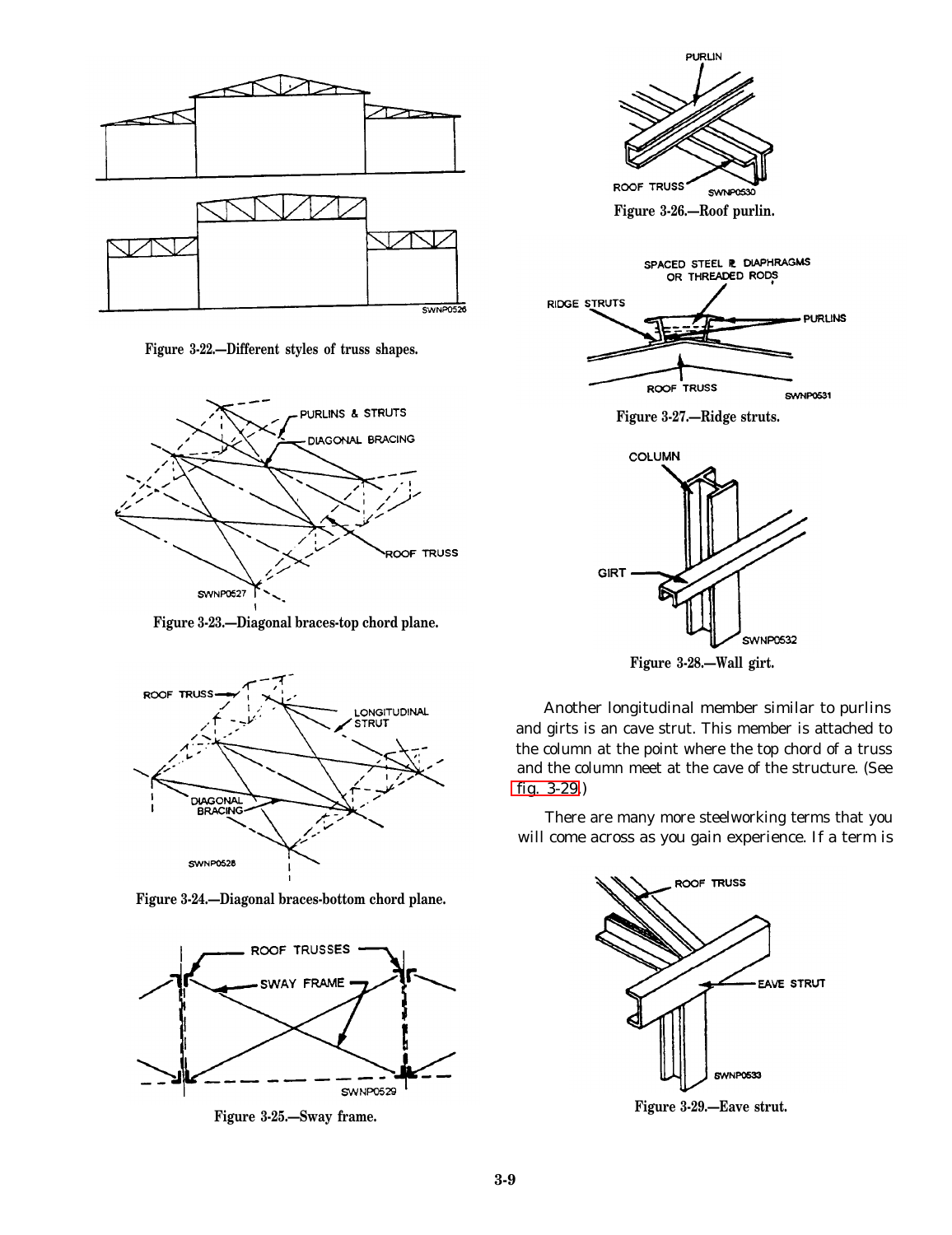used that you do not understand, ask someone to explain it or look it up in the manuals and publications available to you.

Steelworkers are required to lay out and fabricate steel plate and structural steel members. Assignments you can expect to be tasked with include pipe layout and fabrication projects of the type required on a tank farm project. Plate layout procedures are similar to those for sheet metal (see chapter 2). There are some procedures of plate fabrication however, that are fundamentally different, and they are described in this chapter. Steelworkers are also tasked to construct and install piping systems designed to carry large quantities of liquids for long distances.

# **FABRICATING PLATE AND STRUCTURAL MEMBERS**

Steel plate is much thicker than sheet steel and is more difficult to work with and form into the desired shapes. Before fabricating anything with steel, you must take into consideration certain factors and ensure they have been planned for. First, ensure adequate lighting is available to enable you to see the small marks you will be scratching on the steel. Second, ensure all tools you need are available and accessible at the work area. Also, ensure you have an accurate field sketch or shop drawing of the item to be fabricated.

# **LAYOUT OF STEEL PLATE**

When laying out steel plate, you should have the following tools: an adequate scale, such as a combination square with a square head, an accurate protractor, a set of dividers, a prick punch, a center punch, and a ball peen hammer.

When layout marks are made on steel, you must use a wire brush to clean them and remove the residue with a brush or rag. Then paint the surface with a colored marking compound. Aerosol spray is very good because it allows the paint to fall only in the areas to be laid out and also because it produces a thin coat of paint that will not chip or peel off when lines are being scribed.

When appropriate, the layout lines can be drawn on steel with a soapstone marker or a similar device. However, remember that the markings of many of these drawing devices can burn off under an oxygas flame as well or be blown away by the force of oxygen from the cutting torch. These conditions are undesirable and can ruin an entire fabrication job. If

using soapstone or a similar marker is your only option, be sure to use a punch and a ball peen hammer to make marks along the cut lines. By "connecting the dots," you can ensure accuracy.

Plan material usage before starting the layout on a plate. An example of proper plate layout and material usage is shown in figure 3-30. Observe the material used for the cooling box. It will take up slightly more than half of the plate. The rest of the material can then be used for another job. This is only one example, but the idea is to conserve materials. An example of poor layout is shown in figure 3-31. The entire plate is used up for this one product, wasting material, increasing the cost and layout time of the job.

The layout person must have a straight line or straightedge that he or she refers all measurements to. This straightedge or line can be one edge of the work that has been finished straight; or it can be an outside straight line fastened to the work, such as a straightedge clamped to the work. Once the reference line has been established, you can proceed with the layout using the procedures described in chapter 2.

When the layout is complete, the work should be checked for accuracy, ensuring all the parts are in the



**Figure 3-30.—Proper plate steel cooling box layout.**



**Figure 3-31.—Improper plate steel cooling box layout.**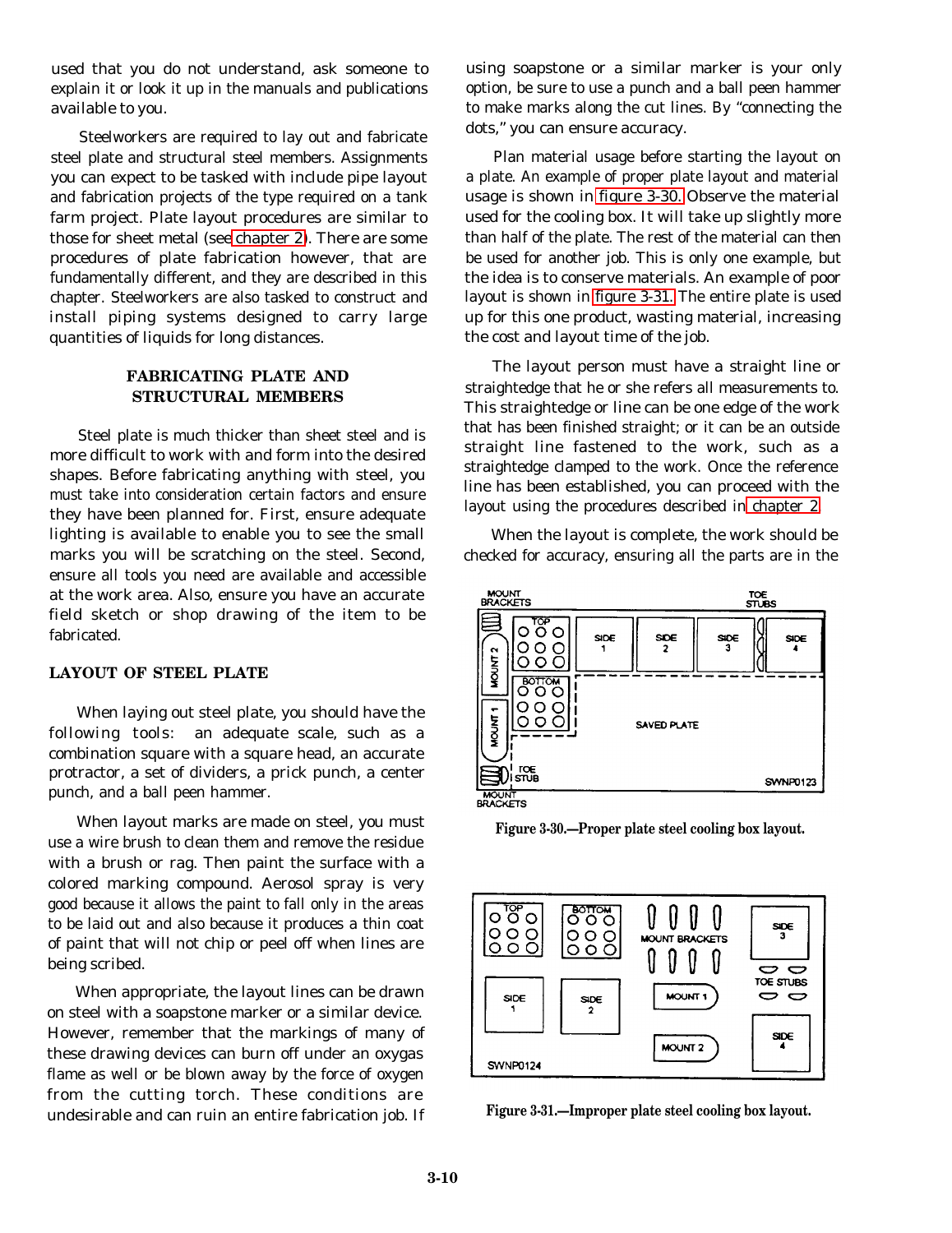layout and the measurements are correct. After determining that the layout is accurate, the layout person should center punch all cutting lines. This ensures accurate cutting with either a torch or shears. The work can be checked after cutting because each piece will have one half of the center punch marks on the edge of the material. Remember, always cut with the kerf of the torch on the outside edge of the cutting lines.

### **LAYOUT OF STRUCTURAL SHAPES**

Structural shapes are slightly more difficult to lay out than plate. This is because the layout lines may not be in view of the layout person at all times. Also, the reference line may not always be in view.

Steel beams are usually fabricated to fit up to another beam. Coping and slotting are required to accomplish this. Figure 3-32 shows two W 10 x 39 beams being fitted up. Beam A is intersecting beam B at the center. Coping is required so beam A will butt up to the web of beam B; the connecting angles can be welded to the web, and the flanges can be welded together.

A cut 1 1/8 inches (2.8 cm) long at 45 degrees at the end of the flange cope will allow the web to fit up under the flange of beam B and also allow for the fillet.

The size of the cope is determined by dividing the flange width of the receiving beam in half and then subtracting one half of the thickness of the web plus 1/16 inch. This determines how far back on beam A the cope should be cut.

When two beams of different sizes are connected, the layout on the intersecting beam is determined by whether it is larger or smaller than the intersected beam. In the case shown in figure 3-33, the



**Figure 3-33.—Typical framed construction, top flange flush.**



**Figure 3-32.—Fabrication and fit-up for joining two beams of the same size.**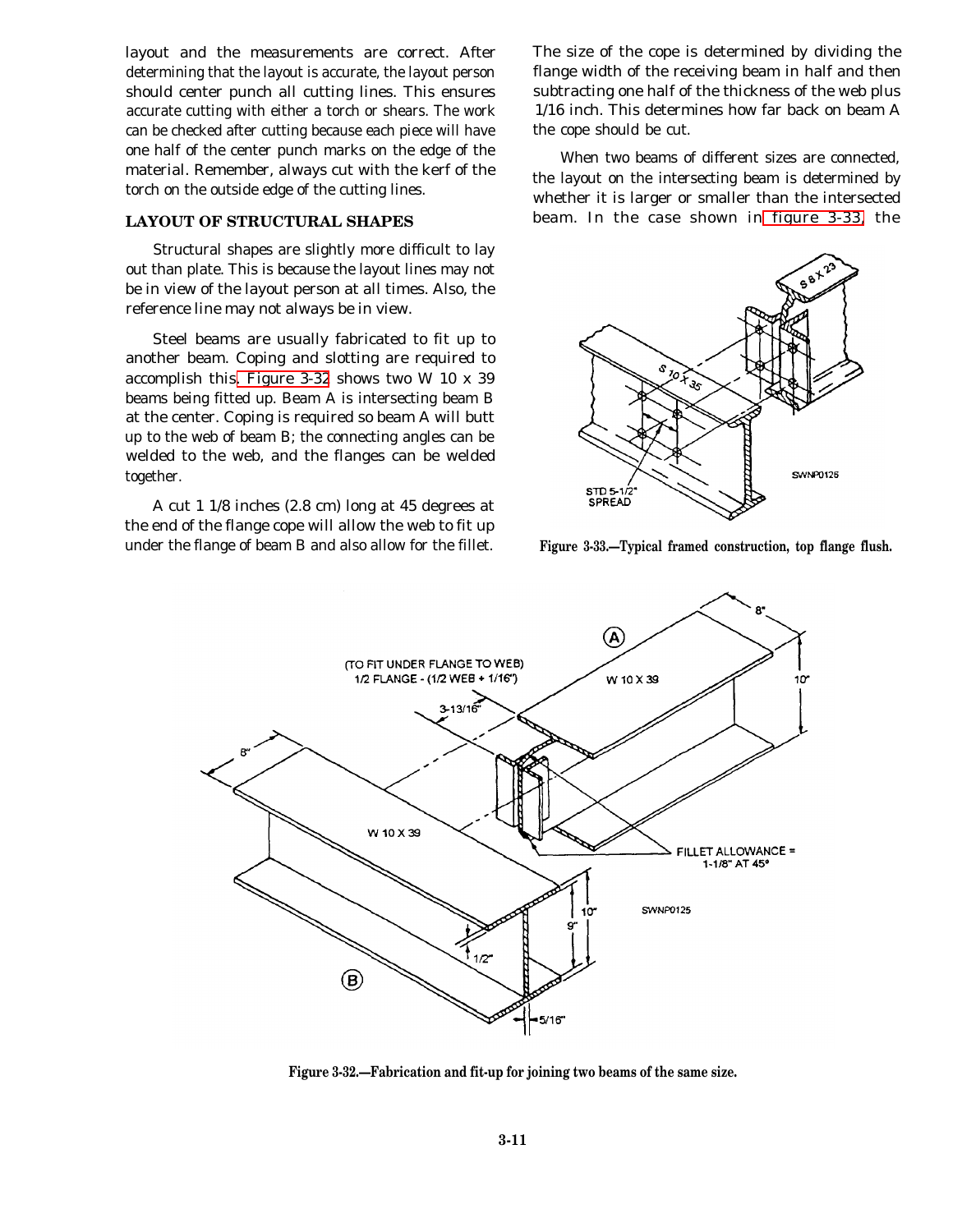intersecting beam is smaller; therefore, only one flange is coped to fit the other. The top flanges will be flush. Note that the angles on this connection are to be bolted, rather than welded.

# **CONNECTION ANGLE LAYOUT**

A very common connection with framed construction is the connection angle. The legs of the angles used as connections are specified according to the surface to which they are to be connected. The legs that attach to the intersecting steel to make the connections are termed *web legs.* The legs of the angles that attach to the supporting or intersected steel beam are termed *outstanding legs.* The lines in which holes in the angle legs are placed are termed *gauge lines.* The distances between gauge lines and known edges are termed gauges. An example of a completed connection is shown in figure 3-34. The various terms and the constant dimensions for a standard connection angle are shown in figure 3-35.



**Figure 3-34.—gauge lines.**



**Figure 3-35.—Standard layout for connection angle using 4-inch by 4-inch angle**

The distance from the heel of the angle to the first gauge line on the web leg is termed the *web leg gauge.* This dimension has been standardized at 2 1/4 inches (5.6 cm). THIS DIMENSION IS CONSTANT AND DOES NOT VARY.

The distance from the heel of the angle to the first gauge line on the outstanding leg is called the outstanding leg gauge. This dimension varies as the thickness of the member, or beam, varies. This variation is necessary to maintain a constant 5 1/2-inch-spread dimension on the angle connection.

The outstanding leg gauge dimension can be determined in either one of the following two ways:

1. Subtract the web thickness from 5 1/2 inches (13.8 cm) and divide by 2.

2. Subtract 1/2 of the web thickness from 2 3/4 inches.

The distance between holes on any gauge line is called pitch. This dimension has been standardized at 3 inches (7.5 cm).

The end distance is equal to one half of the remainder left after subtracting the total of all pitch spaces from the length of the angle. By common practice, the angle length that is selected should give a 1 1/4-inch (3-cm) end distance.

All layout and fabrication procedures are not covered in this section. Some examples are shown in [figure 3-36.](#page-12-0) Notice that the layout and fabrication yard has a table designed to allow for layout, cutting, and welding with minimum movement of the structural members. The stock materials are stored like kinds of materials.

The table holds two columns being fabricated out of beams with baseplates and cap plates. Angle clips for seated connections [\(fig. 3-37\)](#page-12-0) should be installed before erection,

#### **CUTTING AND SPLICING BEAMS**

At times, the fabricator will be required to split a beam to make a tee shape from an I shape. This is done by splitting through the web. The release of internal stresses locked up in the beams during the manufacturer's rolling process causes the split parts to bend or warp as the beams are being cut unless the splitting process is carefully controlled.

The recommended procedure for cutting and splitting a beam is first to cut the beam to the desired length and then proceed as follows: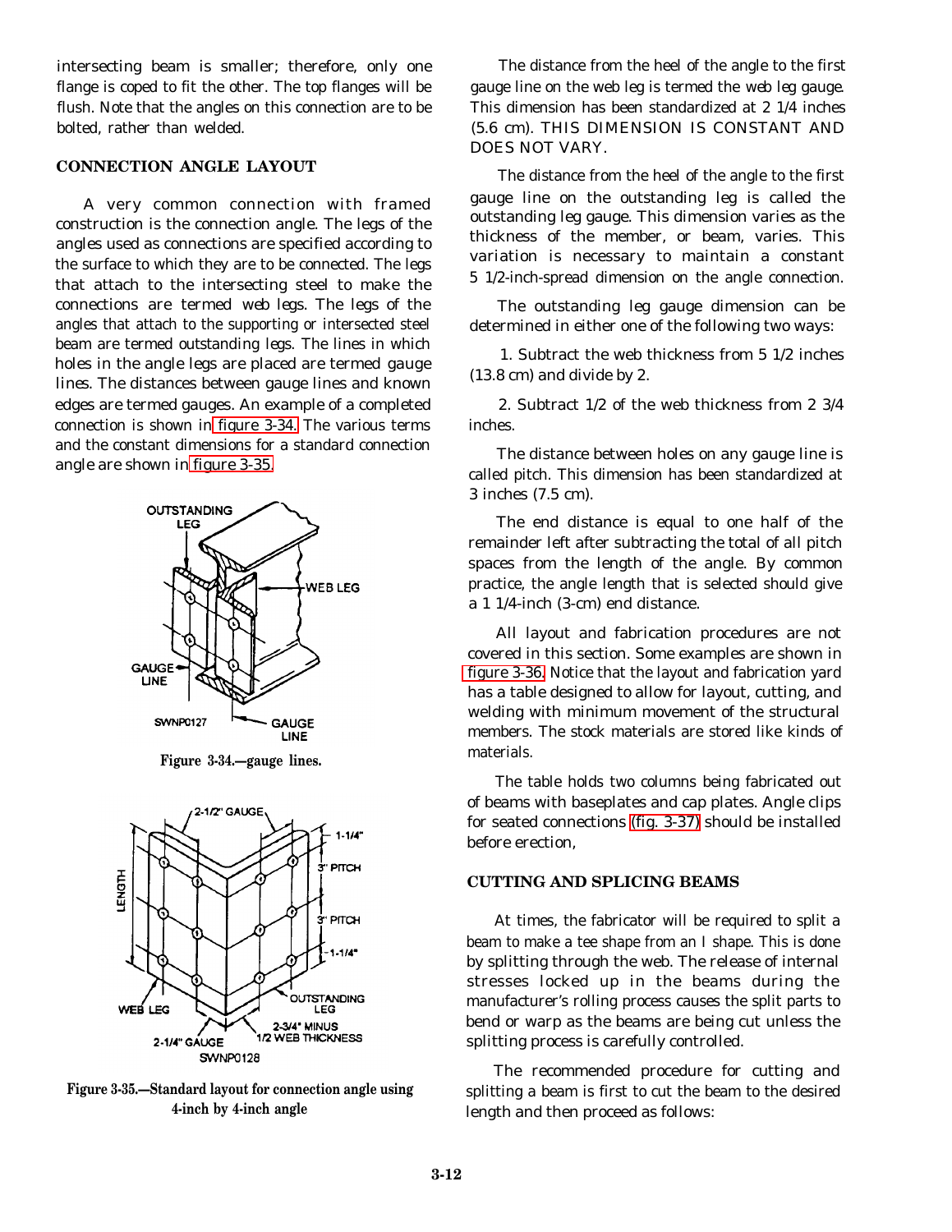<span id="page-12-0"></span>

**Figure 3-36.—Prefab table and steel storage.**



**Figure 3-37.—Seated connection.**

1. Make splitting cuts about 2 feet (60 cm) long, leaving 2 inches (5 cm) of undisturbed metal between all cuts and at the end of the beam [\(fig. 3-38\)](#page-13-0). As the cut is made, cool the steel behind the torch with a water spray or wet burlap.

2. After splitting cuts have been made and the beam cooled, cut through the metal between the cuts, starting at the center of the beam and working toward the ends, following the order shown i[n figure 3-38.](#page-13-0)

The procedure for splitting abeam also works very well when splitting plate and is recommended when making bars from plate. Multiple cuts from plate can be made by staggering the splitting procedure before cutting the space between slits. If this procedure is used, ensure that the entire plate has cooled so that the bars will not warp or bend.

#### **TEMPLATES**

When a part must be produced in quantity, a template is made first and the job laid out from the template. A template is any pattern made from sheet metal, regular template paper, wood, or other suitable material, which is used as a guide for the work to be done. A template can be the exact size and shape of the corresponding piece, as shown i[n figure 3-39,](#page-14-0)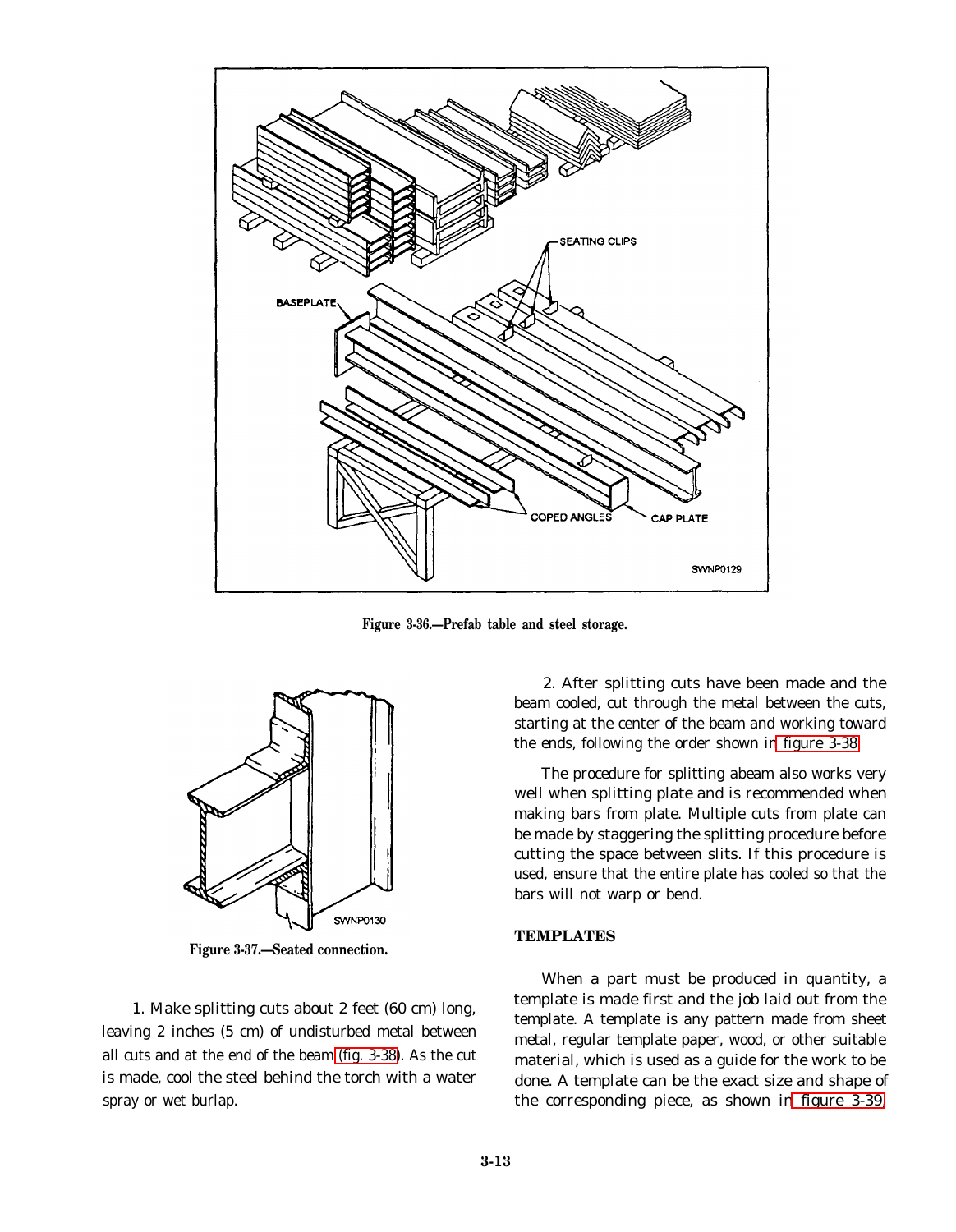<span id="page-13-0"></span>

**Figure 3-38.—Cuttiug order for splitting a beam.**

views 1 and 2, or it may cover only the portions of the piece that contain holes or cuts, as shown in views 3 and 4. When holes, cuts, and bends are to be made in a finished piece, pilot holes, punch marks, and notches in the template should correspond exactly to the desired location in the finished piece. Templates for short members and plates are made of template paper of the same size as the piece to be fabricated. Templates for angles are folded longitudinal] y, along the line of the heel of the angle [\(fig. 3-39,](#page-14-0) view 3).

Accurate measurements in making templates should be given careful attention. Where a number of parts are to be produced from a template, the use of inaccurate measurements in making the template obviously would mean that all parts produced from it will also be wrong.

Template paper is a heavy cardboard material with a waxed surface. It is well adapted to scribe and divider marks. A combination of wood and template paper is sometimes used to make templates. The use of wood or metal is usually the best choice for templates that will be used many times.

For long members, such as beams, columns, and truss members, templates cover only the connections. These templates may be joined by a wooden strip to ensure accurate spacing [\(fig. 3-39,](#page-14-0) views 1 and 2).

They may also be handled separately with the template for each connection being clamped to the member after spacing, aligning, and measuring.

In making templates, the same layout tools discussed earlier in this chapter are used. The only exception is that for marking lines, a pencil or Patternmaker's knife is used. When punching holes in a template, keep in mind that the purpose of the holes is to specify location, not size. Therefore, a punch of a single diameter can be used for all holes. Holes and cuts are made prominent by marking with paint.

Each template is marked with the assembly mark of the piece it is to be used with, the description of the material, and the item number of the stock material to be used in making the piece.

In laying out from a template, it is important that the template be clamped to the material in the exact position. Holes are center punched directly through the holes in the template [\(fig. 3-40\)](#page-14-0), and all cuts are marked. After the template is removed, the marks for cuts are made permanent by rows of renter punch marks.

It is important that each member or individual piece of material be given identifying marks to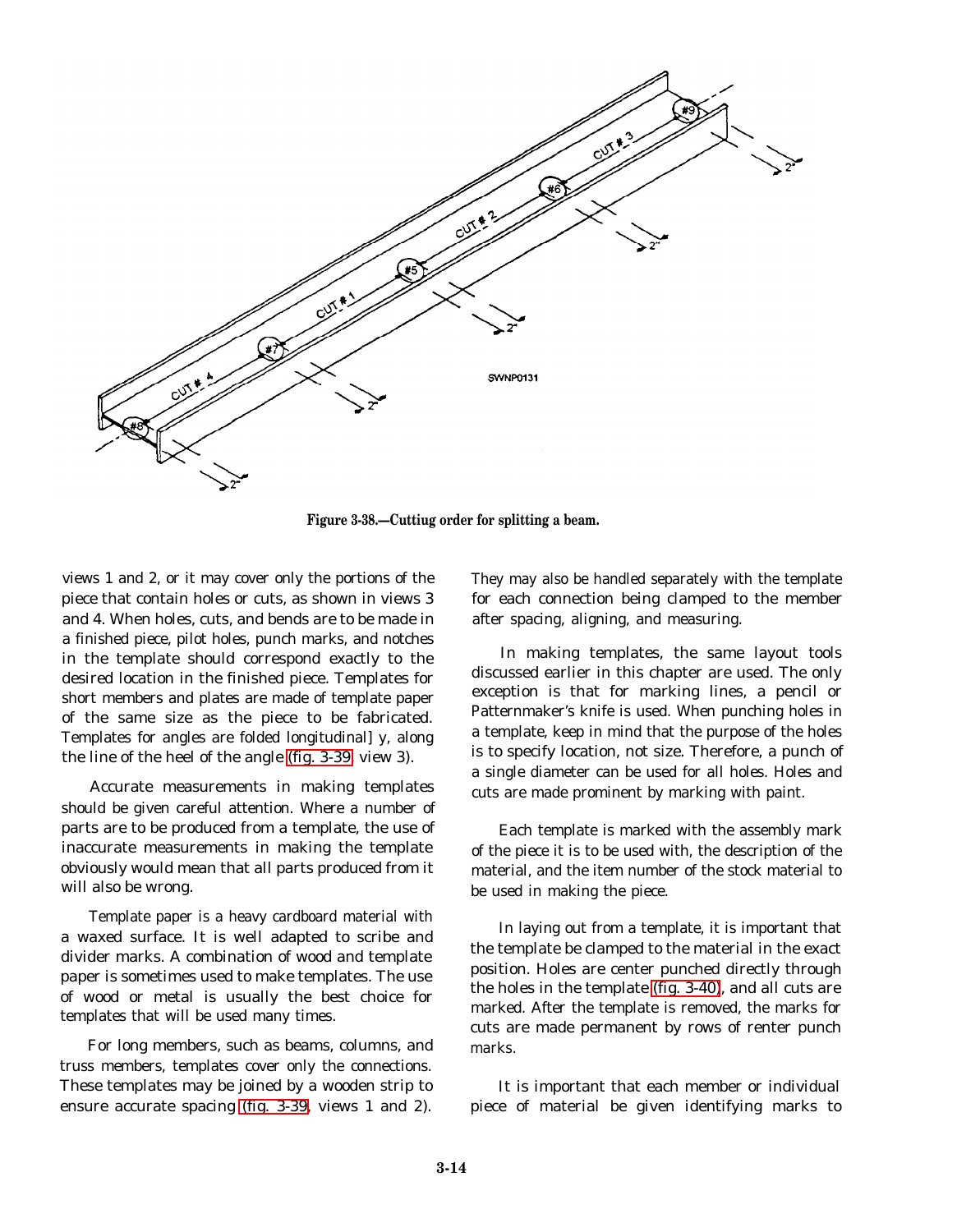<span id="page-14-0"></span>

**Figure 3-39.—Paper and combination templates.**



**Figure 3-40.—Use of template in laying out a steel channel.**

correspond with marks shown on the detail drawing [\(fig. 3-41\)](#page-15-0).

The ERECTION MARK of a member is used to identify and locate it for erection. It is painted on the completed member at the left end, as shown on the detail drawing, and in a position so that it will be right side up when the member is right side up in the finished structure.

An ASSEMBLY MARK is painted on each piece on completion of its layout so that the piece can be identified during fabrication and fitting up with other pieces to form a finished member.

# **PIPE FITTING AND LAYOUT OPERATIONS**

Lack of templates, charts, and mathematical formulas need not hinder you in pipe layout. In emergencies, welded pipe of equal diameter can be laid out in the field quickly and easily. By using the methods described here and a few simple tools, you can lay out branches and Y connections as well as turns of any angle, radius, and number of segments. The few simple tools required are both readily available and familiar to the Steelworker through almost daily use. A framing square, a bevel protractor with a 12-inch (20-cm) blade, a spirit level, a spring steel wraparound (or tape), a center punch, a hammer, and a soapstone will meet all needs. (A stiff strip of cardboard or a tin sheet about 3 inches [7.5 cm] wide also makes a good wraparound.) For purposes of our discussion, the long part of the framing square is referred to as the BLADE and the short part as the TONGUE.

# **LAYOUT OPERATIONS**

Two methods of pipe layout are commonly used. They are the one-shot method and the shop method. The ONE-SHOT method is used in the field. With this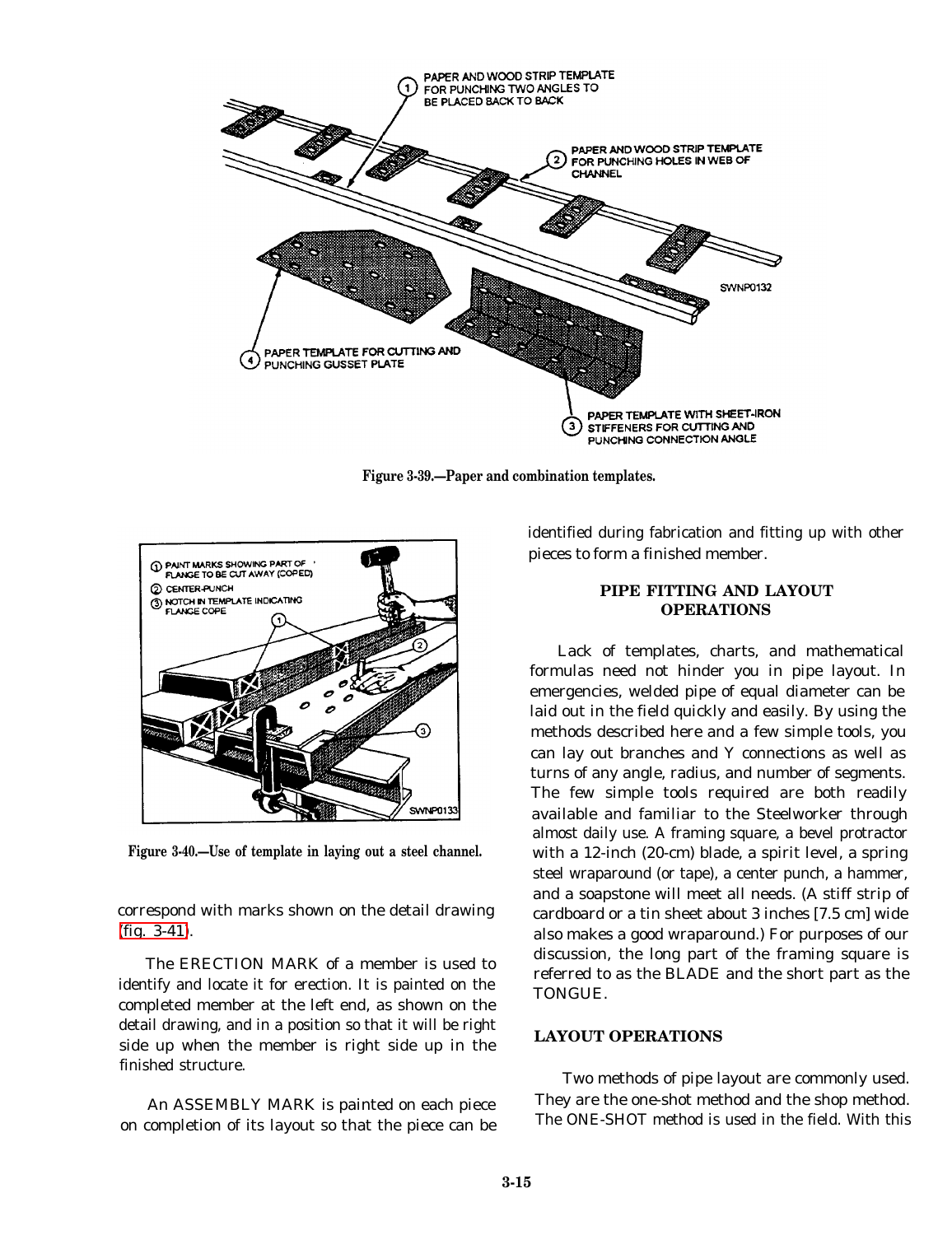<span id="page-15-0"></span>

**Figure 3-41.—Erection and assembly marks.**

method, you use hand tools and make your layout on **QUARTERING THE PIPE** the pipe to be cut. The one-shot method is so named because you only use it once. In the SHOP METHOD you will make templates for pieces that are going to be duplicated in quantity. As an example, a job order comes into the shop for 25 pieces of 6-inch (15-cm) pipe-all cut at the same angle. Obviously, it would be time consuming to use the one-shot method to produce 25 pieces; hence the shop method is used for laying out. Patterns can be made of template paper or thin-gauge sheet metal. The major advantage of thin-gauge sheet metal templates is when you are finished with them they can be stored for later use.

Keep in mind that all pipe turns are measured by the number of degrees by which they turn from the course set by the adjacent straight section. The angle is measured between the center line of the intersecting sections of pipe. Branch connections are measured in angle of turnaway from the main line. For example, a 60-degree branch is so-called because the angle between the center line of the main pipe and the center line of the branch connection measures 60 degrees. Turns are designated by the number of degrees by which they deviate from a straight line.

Inlaying out any joint, the first step is to establish reference points or lines from which additional measurements or markings can be made. This is done by locating a center line and dividing the outside circumference of the pipe into 90-degree segments, or quarters. The framing square, the spirit level, and the soapstone are used in these procedures in the following manner: Block the pipe so it cannot move or roll; then place the inside angle of the square against the pipe and level one leg. One point on the centerline is then under the scale at a distance of half the outside diameter of the pipe from the inside angle of the square (fig. 3-42). Repeating at another part of the pipe will



**Figure 3-42.—Locating the top and side quarter points.**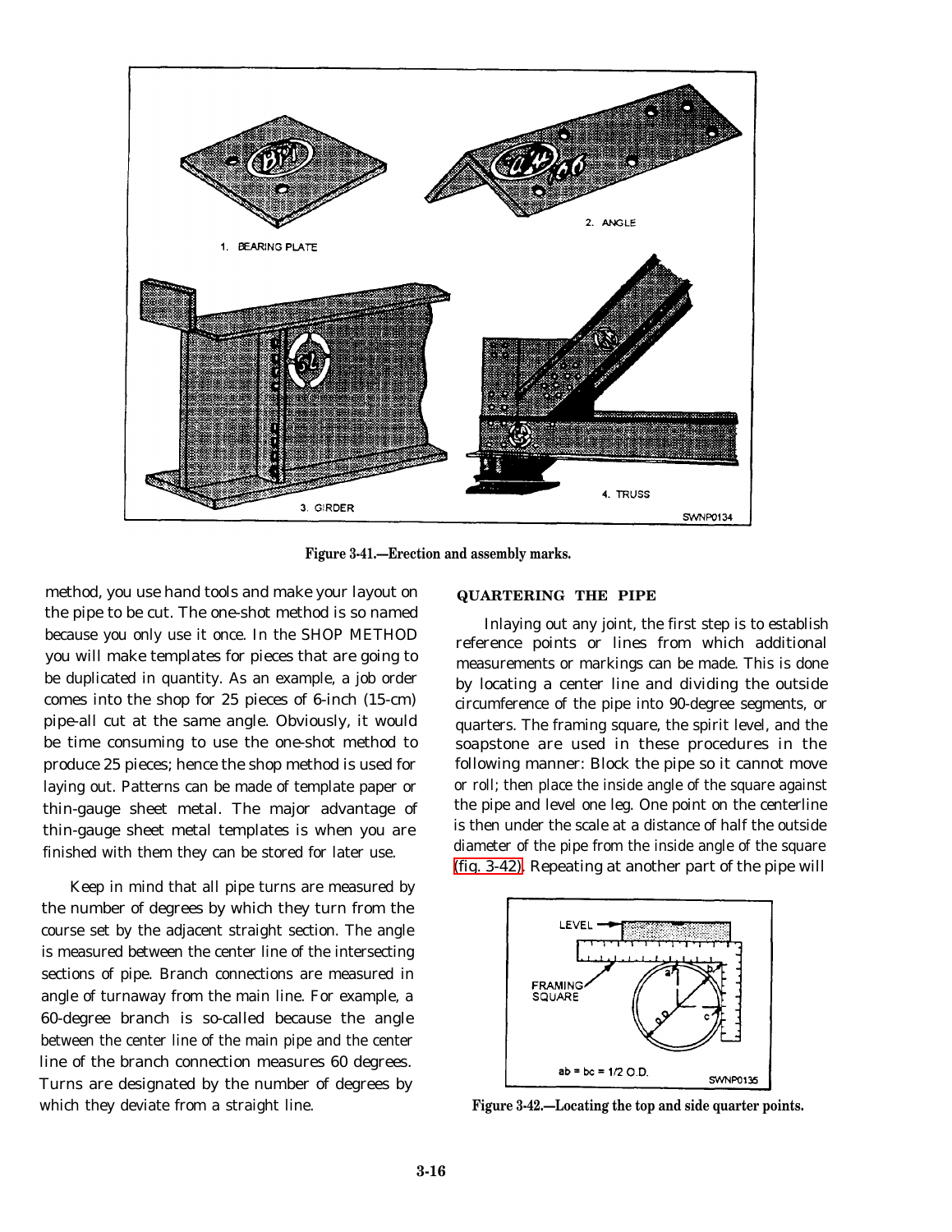locate two points and hence the center line. By this same method, the quarter points also may be located This operation is a must before any layout with the field method.

If you are using a long piece of pipe and are going to cut both ends in addition to the square, you will need a piece of carpenter's chalk line with a plumb bob on each end and two 24- or 36-inch (60- or 90-cm)-flat steel rules (depending on the diameter of the pipe) to locate the top and the bottom center lines. Figure 3-43 shows a plumb bob and rules being used to locate the top and the bottom center lines.

Another one-shot method of quartering pipe is to take a strip of paper and wrap it around the pipe and tear or cut the part that overlaps. The ends should touch. Remove the paper from the pipe and fold it in half, as shown in figure 3-44, view A. Then double the strip once again, as shown in view B. This will divide your strip into four equal parts. Place the strip of paper around the pipe. At the crease marks and where the ends meet, mark the pipe with soapstone and your pipe will be quartered.

#### **TEMPLATE FOR TWO-PIECE TURN**

The fact that a length of pipe with square ends can be fabricated by wrapping a rectangular section of plate into a cylindrical form makes available a method (known as parallel forms) of developing pipe surfaces, and hence developing the lines of intersection between



**Figure 3-43.—Locating the top and the bottom center lines.**



**Figure 3-44.—Folding a tip of paper for use in quartering pipe.**

pipe walls. Based on this principle, wraparound templates can be made for marking all manner of pipe fittings for cutting preparatory to welding.

The development of a template is done in practice by dividing the circumference (in the end view) of the pipe into a specific number of equal sections. These sections are then projected onto the side view of the desired pipe section. The lengths of the various segments that make up the pipe wall may then be laid out, evenly spaced, on a base line. This line is, in effect, the unwrapped circumference [\(fig. 3-45\)](#page-17-0). If the template developed i[n figure 3-45,](#page-17-0) view C, is wrapped around the pipe with the base line square with the pipe, the curved line, a-b-c-d-e-f-, and so forth, will locate the position for cutting to make a 90-degree, two-piece turn. Draw a circle [\(fig. 3-45,](#page-17-0) view A) equal to the outside diameter of the pipe and divide half of it into equal sections. The more sections, the more accurate the final result will be. Perpendicular to the centerline and bisected by it, draw line AI equal to the O.D. (view B). To this line, construct the template angle (TA) equal to one half of the angle of turn, or, in this case, 45 degrees. Draw lines parallel to the centerline from points a, b, c, and so forth, on the circle and mark the points where these lines intersect line a-i with corresponding letters. As an extension of AI but a little distance from it, draw a straight line equal to the pipe circumference or that of the circle in view A. This line (view C) should then be divided into twice as many equal spaces as the semicircle, a-b-c-, and so forth, and lettered as shown. Perpendiculars should then be erected from these points. Their intersections with lines drawn from the points on a-i in view B, parallel to the base line in view C, determine the curve of the template.

# **SIMPLE MITER TURN**

After quartering the pipe, proceed to make a simple miter turn. Locate the center of the cut [\(fig.](#page-17-0) [3-46,](#page-17-0) point c) in the general location where the cut is to be made. Use a wraparound to make line a-b completely around the pipe at right angles to the center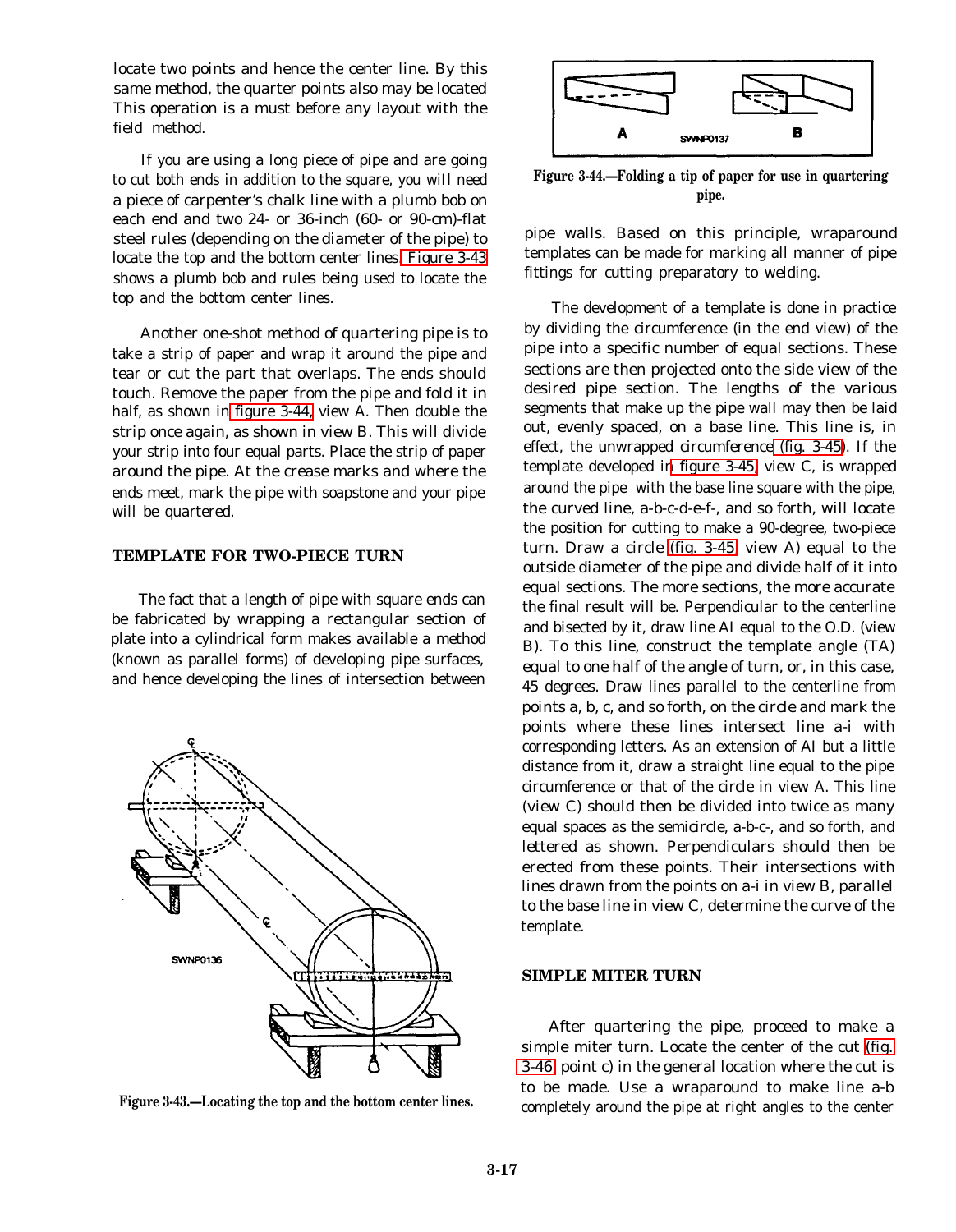<span id="page-17-0"></span>

**Figure 3-45.—Principles of template layout.**



**Figure 3-46.—Simple miter turn.**

and quarter lines. This establishes a base line for degrees desired. After you have the correct setting, further layout work.

When you are measuring, treat the surface of the pipe as if it were a flat surface. Use a flat-steel rule or tape, which will lie against the surface without kinks, even though it is forced to follow the contour of the pipe. These angles can also be checked for accuracy by sighting with the square.

Use the protractor and square to determine the proper cutback for the desired angle of the miter turn. Start with the protractor scale set at zero so that the flat surface of the protractor and the blade are parallel. You can now set the protractor for the number of lock the blade. Place the protractor on the square with the bottom blade on the outside diameter of the pipe. Now read up to the cutback on the vertical blade of the square. You must be sure that the flat surface of the protractor is flush against the blade of the square [\(fig.](#page-18-0) [3-47\)](#page-18-0). The outside radius of the pipe should have been determined during the quartering operation.

After you have obtained the cutback measurement, mark one half of this measurement off along the center line on top of the pipe. From the opposite side of the base line, measure off the same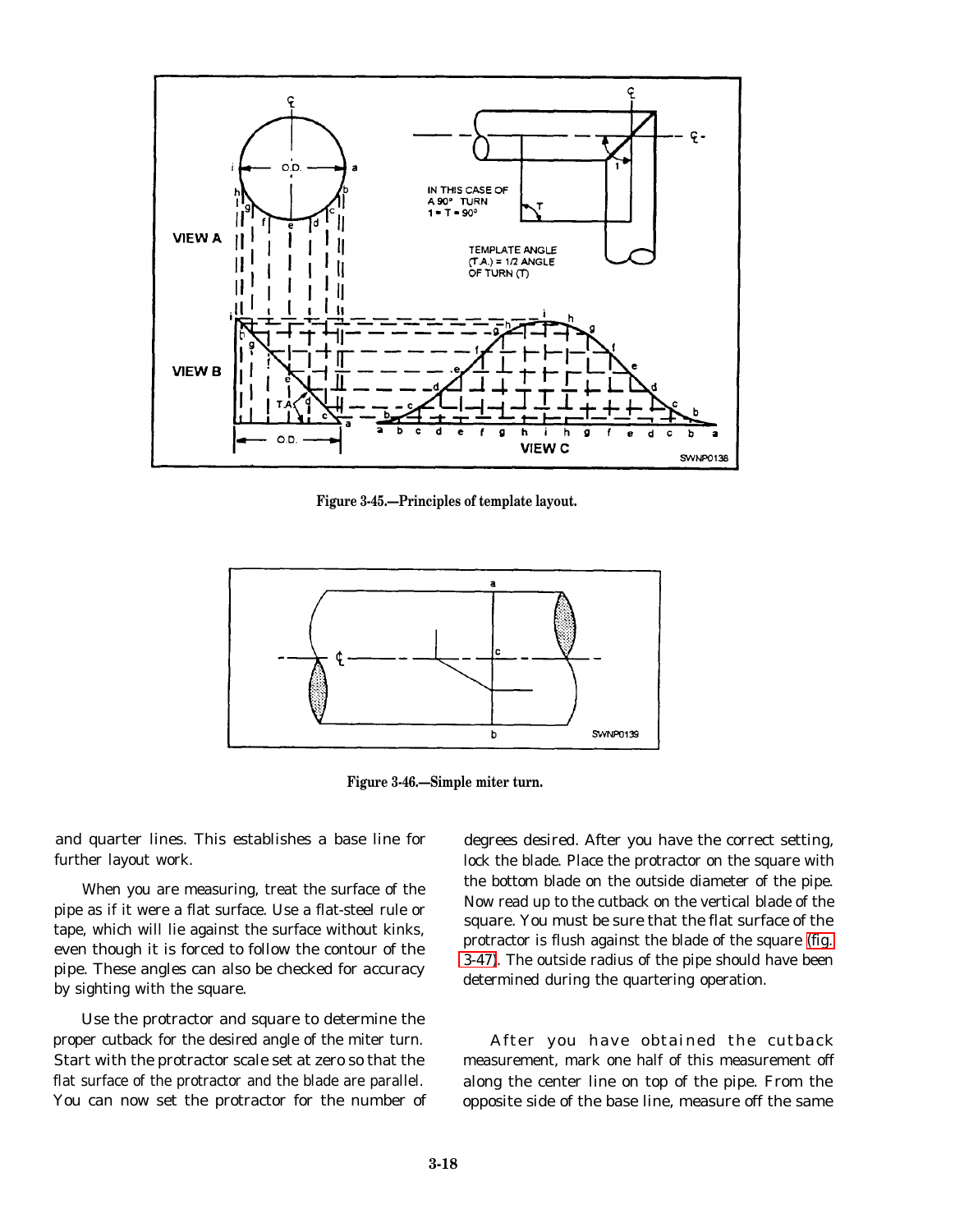<span id="page-18-0"></span>

**Figure 3-47.—Finding the cutback.**

distance along the bottom quarter line. Make punch marks with the center punch on each side of the line, along the side quarter lines. These marks will make it easy to align the pipe for welding after the joint is cut. Use the spring steel wraparound and pull the loop to the cutback point. Next, draw a chalk line over the top half of the pipe through the first cutback point. **(NOTE:** Do not allow the wraparound to twist or kink, and hold the chalk at a right angle to the wraparound while marking the pipe.) Now roll the pipe one-half turn and mark a chalk line in the same way around the bottom half of the pipe.

#### **TWO-PIECE TURN**

If a template is not available, you may determine the dimensions and markings for the cut necessary for a two-piece welded turn of any angle between 1 degree and 90 degrees by making a full-sized drawing, as shown in figure 3-48.

Draw the center lines intersecting at b by using the angle of turn T and then draw the outlines of the pipes by using the center lines and the diameter D. These will intersect at a and c. By laying the pipe over the drawing so that point b will coincide with that determined by construction details, you can draw the lines a-b and c-b in preparation for miter cutting and beveling.

After being prepared for welding, one section of pipe should be rotated through 180 degrees to form the desired angle, and then it should be tack-welded.



**Figure 3-48.—To locate cut on a pipe for any angle two-piece turn.**

Spacing should be slightly greater at the inside of the turn.

#### **WELDED TEE**

To lay out the template for cutting the branch and header for a 90-degree tee with header and branch of equal diameter, draw the side and end view, as shown in [figure 3-49,](#page-19-0) views A and B.

In making the template for the branch in [figure](#page-19-0) [3-49,](#page-19-0) view A, draw lines 1-5 at 45 degrees to the center line. Lay off distance 1-P equal to twice the thickness of the pipe wall and draw the smooth curve s-P-s. Now, project point P from view A to view B and draw the lines P-t radially. At a distance above point t equal to the thickness of the header wall, draw a-t horizontally, and vertical lines a-a and t-t. With lower points a as center, swing arcs r-s. Using the intersections of these arcs as centers and with the same radius, draw the curved lines a-be-d-e arid e d-c-b-a.

Divide the outside circumference of the branch top into equal parts and draw the vertical lines b-b, c-c, and so forth. Also, draw the horizontal base line a-a.

Lay off the unwrapped circumference [\(fig. 3-49,](#page-19-0) view D), and divide each half of it into the same number of equal parts as the branch semicircumference. In view D, you should plot the distances a-a, b-b, and so forth, from view B. This gives the distances from the base line to the branch curve of the intersection and determines the location of the branch template.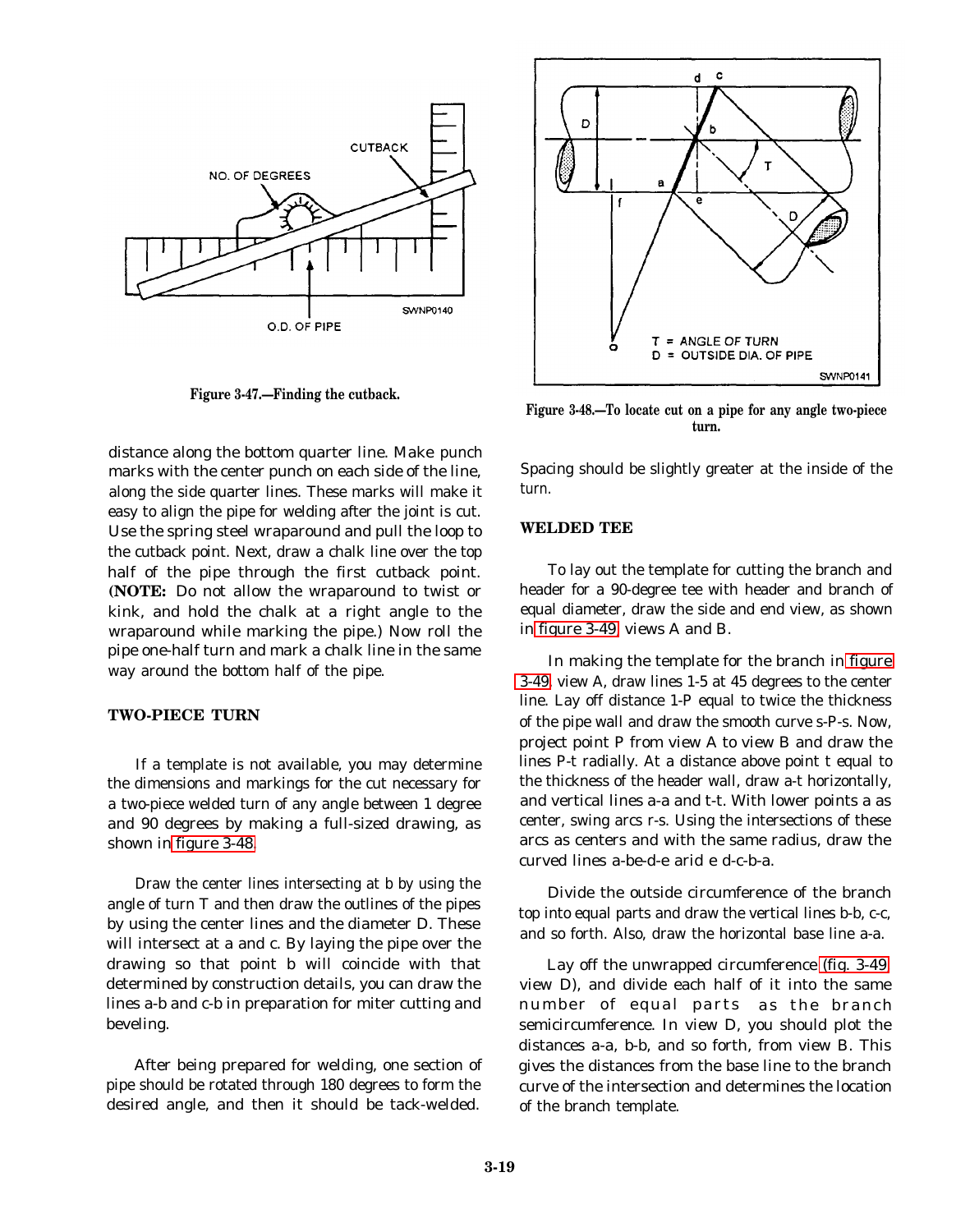<span id="page-19-0"></span>

**Figure 3-49.—90-degree tee.**

To make the template for the hole in the header, **BRANCH CONNECTIONS** divide the circumference of the header into equal parts, as at points 1, 2, 3, and so forth. Next, project these points across to view A (fig, 3-49), as shown. As in view C, lay off the line 1-5-1 equal to one half of the circumference of the header, and divide it into the same number of equal parts as was done on the header. Locate point P, a distance from 1 in view C equal to 1-P in view B. With this point P and the distances 5-5, 4-4, and so forth, in view A, plotted as shown in view C, the curve of the template is located.

Branch to header connections [\(fig. 3-50\)](#page-20-0) at any angle of 45 degrees to 90 degrees can be fabricated in equal diameter pipe by the following procedures. (Note that angles less than 45 degrees can be made, but a practical limitation is imposed by the difficulty of welding the crotch section.)

First, quarter both sections of pipe as before. hen locate the center line of the intersection (point B) on the header and draw line GF around the pipe at this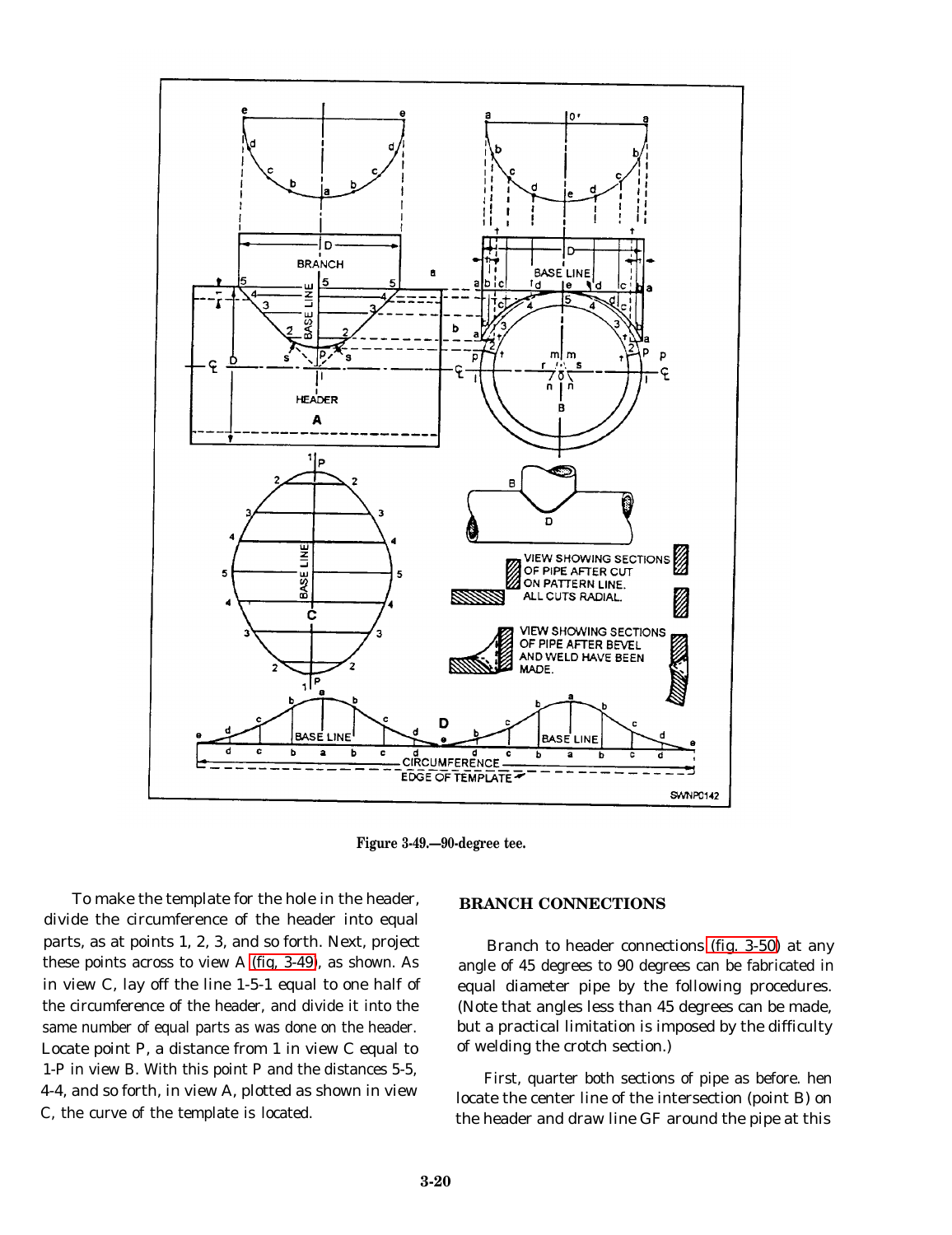<span id="page-20-0"></span>

**Figure 3-50.—Branch connections**

point. Set the diameter FG on the blade of the square. Set and lock the protractor atone fourth of the number of degrees of turnaway from the header (in the example,  $1/4$  of  $60^{\circ} = 15^{\circ}$ ). With the blade along FG, the frost cutback measurement, FA, will be indicated on the tongue of the square. Measure off this distance along the center line of the header from line FG and mark point A. As described before, join point A with the points of intersection of line FG and the two side quarter lines to outline the first cut.

With the same protractor setting, flip the square and mark point H. Distance FH is equal to FA. FH is the first portion of the second cutback measurement. With the same settings and with the square upside down (as compared to before), locate point I the same way you located point H.

Now, set the protractor to one half of the number of degrees of turnaway from the header (in the example,  $1/2$  of  $60^{\circ} = 30^{\circ}$ ). With the blade set to the diameter, the second portion, HD, of the second cutback measurement will be indicated on the tongue. The second cutback measurement is the total distance FC. Connect points C and B and connect C with the point, which corresponds to B, on the quarter line on the opposite side of the header. This outlines the second cut and completes the marking of the header.

Use the same two cutback measurements to lay out the end of the branch. Branch cutback distance DA is equal to header cutback distance FA. Branch cutback distance EC is equal to header cutback distance FC. If the branch end is square, make cutback measurements from the end, rather than marking in a circumferential line. Make all cuts as before, and level and join the branch and header by welding.

# **WELDED TEE (BRANCH SMALLER THAN THE HEADER)**

One of the best types of joint for a 90-degree branch connection where the branch is smaller than the header is obtained by inserting the smaller branch pipe through the wall down to the inner surface of the header. The outside surface of the branch intersects the inside surface of the header at all points. When the header is properly beveled this type of intersection presents a very desirable vee for welding. In ease templates or template dimensions are not available, the line of cut on both header and branch can be located by other methods, but the use of templates is recommended.

In the first method, the square end of the branch should be placed in the correct position against the header and the line of intersection marked with a flat soapstone pencil (fig. 3-51). Since radial cutting is used in this case and since the outer branch wall should intersect the inner header wall, point B should be located on both sides of the branch a distance from A equal to slightly more than the header wall thickness. A new line of cut is then marked as a smooth curve through the points, tapering to the first line at the top of the header. Following radial cutting, the joint should then be beveled

The branch should be slipped into the hole until even with point B to locate the line of cut on the branch. A soapstone pencil may then be used to mark the line for radial cutting. No beveling is necessary.

A second method for larger diameter pipe is shown in [figure 3-52.](#page-21-0) After the centerlines have been drawn, the branch should be placed against the header, as shown. By means of a straightedge, the distance between A and the header wall is determined, and this measurement above the header is transferred to the branch wall, as represented by the curved line a-b-c.



**Figure 3-51.—Method where the line of cut is first marked on main.**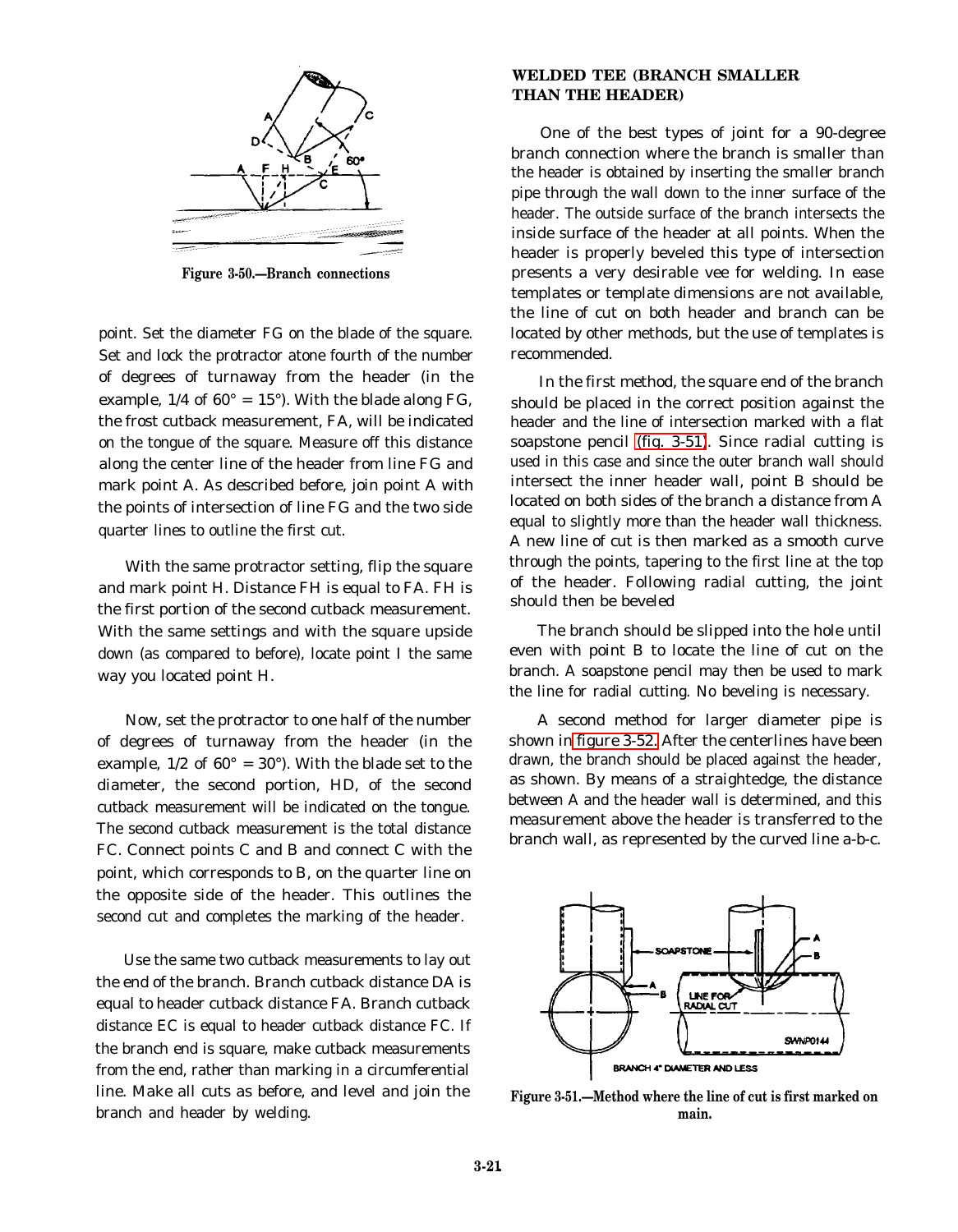<span id="page-21-0"></span>After this line is radially cut, the branch maybe used to locate the line of cut on the header, allowing for the intersection of the outer branch wall and inner header wall as before. This line should be radially cut, followed by beveling.

In making an eccentric branch connection the extreme case being where the side of the branch is even with the side of the header, a similar procedure is followed, as shown in figure 3-53.

# **THREE-PIECE Y CONNECTION**

The entire procedure for fabrication of an equal diameter, three-piece Y connection is based on individual operations already described. As the first step, quarter the end of the three pieces of pipe and apply circumferential lines. When the three pieces are welded together to form the Y, there will be three center lines radiating from a common point.

The open angle between each pair of adjacent center lines must be decided, for each of these angles will be the angle of one of the branches of the Y. As shown in figure 3-54, these open angles determine the angle of adjoining sides of adjacent branches. Thus half of the number of degrees between center lines A and B are included in each of the adjoining cutbacks between these two branches. The same is true with respect to the other angles and cutbacks between



**BRANCH 5" DIAMETER AND LESS** 

**Figure 3-52.—Line of cut is first marked on branch with this method.**



**Figure 3-53.—Marking cut on branch for eccentric branch connection.**



**Figure 3-54.—Three-piece Y connection.**

center lines, Moreover, each piece of pipe must have a combination of two angles cut on the end.

To determine the amount of cutback to form an angle of the Y, set the protractor at one half of the open angle between adjacent branch center lines. Place the protractor on the square, crossing the outside radius measurement of the pipe on the tongue of the square, and read the cutback distance off the blade of the square. Mark off this distance on one side quarter line on each of the two pieces that are to be joined. Then mark the cutback lines. Repeat this procedure for the other two angles of the Y, taking care to combine the cutbacks on each pipe end. Three settings of the protractor determine all cutbacks.

An alternate method for determining each cutback is to treat two adjacent branches as a simple miter turn. Subtract the number of degrees of open angle between center lines from 180 degrees and set the protractor at one half of the remaining degrees. Cross the outside radius measurement on the tongue. Mark one side of each adjoining pipe section. Repeat for the other two branches. Take care to combine the proper cutbacks on each pipe end. Set the protractor for each open angle of the Y connection.

The computations and measurements for the layout (fig. 3-54) are shown in [table 3-1.](#page-2-0) The pipe is 12 inches in diameter and has a radius of 6 inches (15 cm)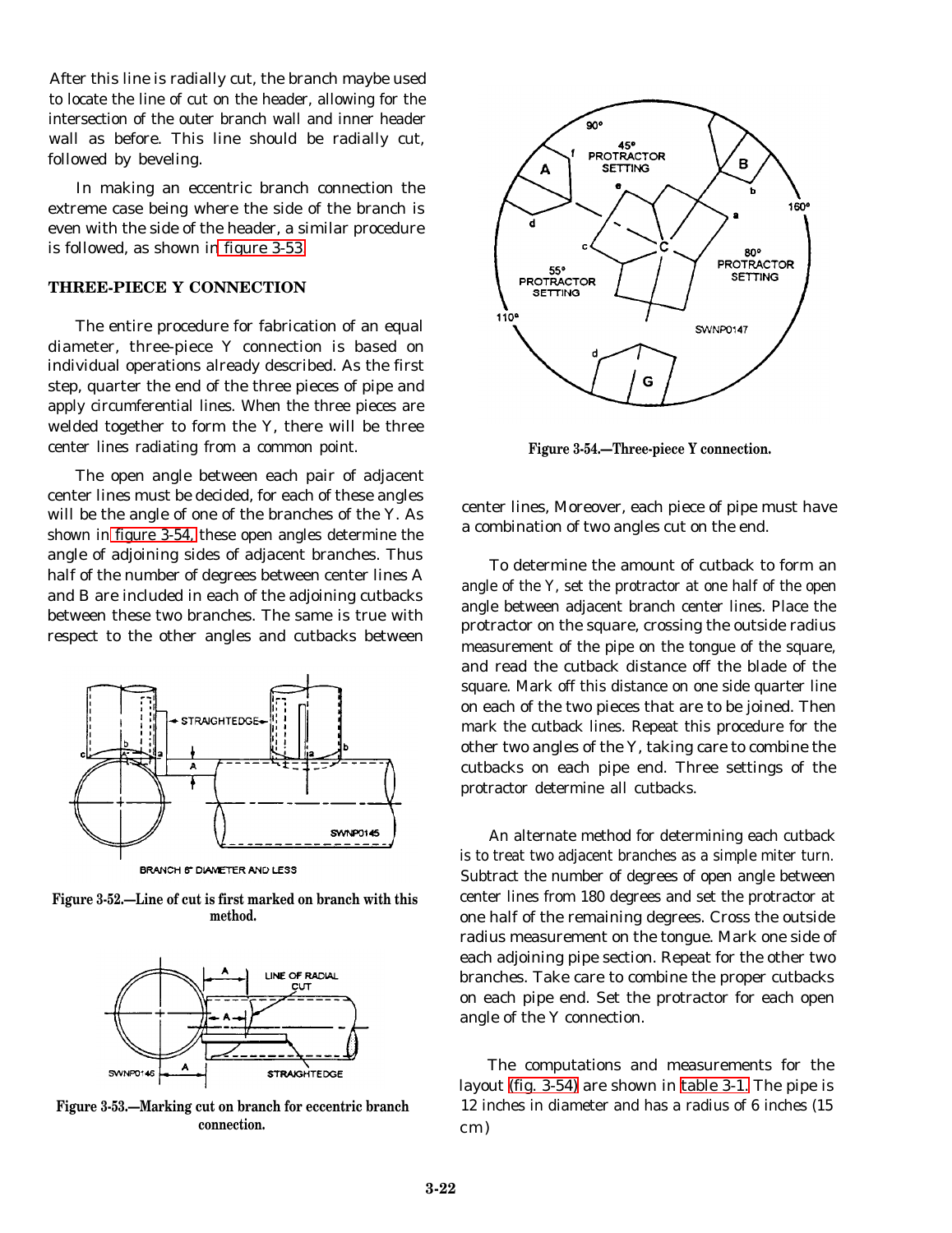**Table 3-2.—Computations and Measurement for a Y Connection.**

|                                         | <b>ACB</b>                | <b>ACG</b>                 | <b>BCG</b>                               |
|-----------------------------------------|---------------------------|----------------------------|------------------------------------------|
| Open angle between center lines         | 90 deg.                   | 110 deg.                   | 160 deg.                                 |
| Protractor setting (half of each angle) | 45 deg.                   | 55 deg.                    | 80 deg.                                  |
| <b>Cutbacks</b>                         | 6"                        | 4 1/8"                     | 1 1/16"                                  |
| Center lines                            | A                         | B                          | G                                        |
| Paired cutback measurements (inches)    | If $= 6"$<br>$cd = 41/8"$ | $ab = 11/16"$<br>$fe = 6"$ | $ab = 11/16"$<br>$ cd = 4 \frac{1}{8}$ " |



**Figure 3-55.—True Y.**

# **LAYOUT OF A TRUE Y**

In laying out pipe for the fabrication of a true Y without the use of templates or tables, a full-sized drawing of the intersection (fig. 3-55) should be made. 'he intersection of the center lines of the three pipes will locate point B, and lines from B to the intersections of the pipe walls will locate points A, C, and D. From these points the pipe maybe marked for cutting. Miter cutting, followed by suitable beveling, is necessary in preparing the pipe for welding.

# **TEMPLATE LAYOUT FOR TRUE Y BRANCHES AND MAIN LINES**

Inlaying out a template for a true Y, a drawing of the intersection should be made, as shown in [figure](#page-23-0) 3-56, view A. After drawing the lines of intersection,

the same essential methods as for other templates are followed. Note that here it is suggested the equally divided semicircumferences are more conveniently placed directly on the base line. The distances from the base line to the line of intersection plotted on the unwrapped base line determine the template.

# **ORANGE PEEL HEAD**

A number of different types of heads are used in welded pipe construction. Here, we are interested in one general type, the ORANGE PEEL, since it will often concern you in your work. A main advantage of the orange peel is that it has high strength in resisting internal pressure.

If templates or tables are not available for making an orange peel head, a reasonably accurate marking can be secured by the following procedure for laying out a template.

The number of arms to make an orange peel head should be the minimum number which can be easily bent over to form the head. Five arms and welds are the recommended minimum for any pipe; this number should be increased for larger sizes of pipe. Dividing the circumference by 5 is a good method for deciding the number of arms, provided, there are at least 5.

To lay out the template, draw the side and end views [\(fig. 3-57\).](#page-24-0) Divide the pipe circumference in view B into the same number of equal parts as it is planned to have welds, and draw the radial lines o-a, o-b, and so on. Project the points a, b, and so on, in this view.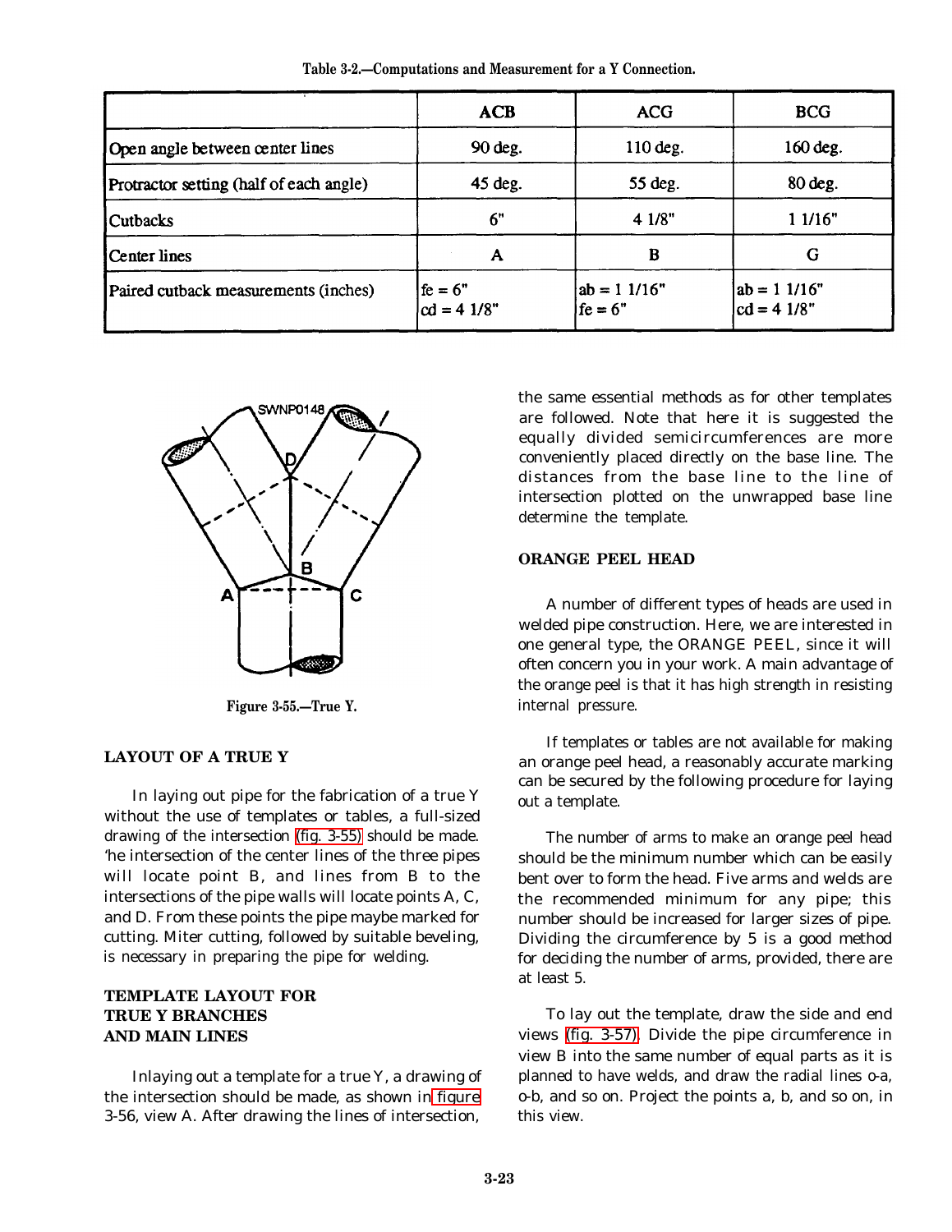<span id="page-23-0"></span>

**Figure 3-56.—Template for true Y branches and main of equal diameter.**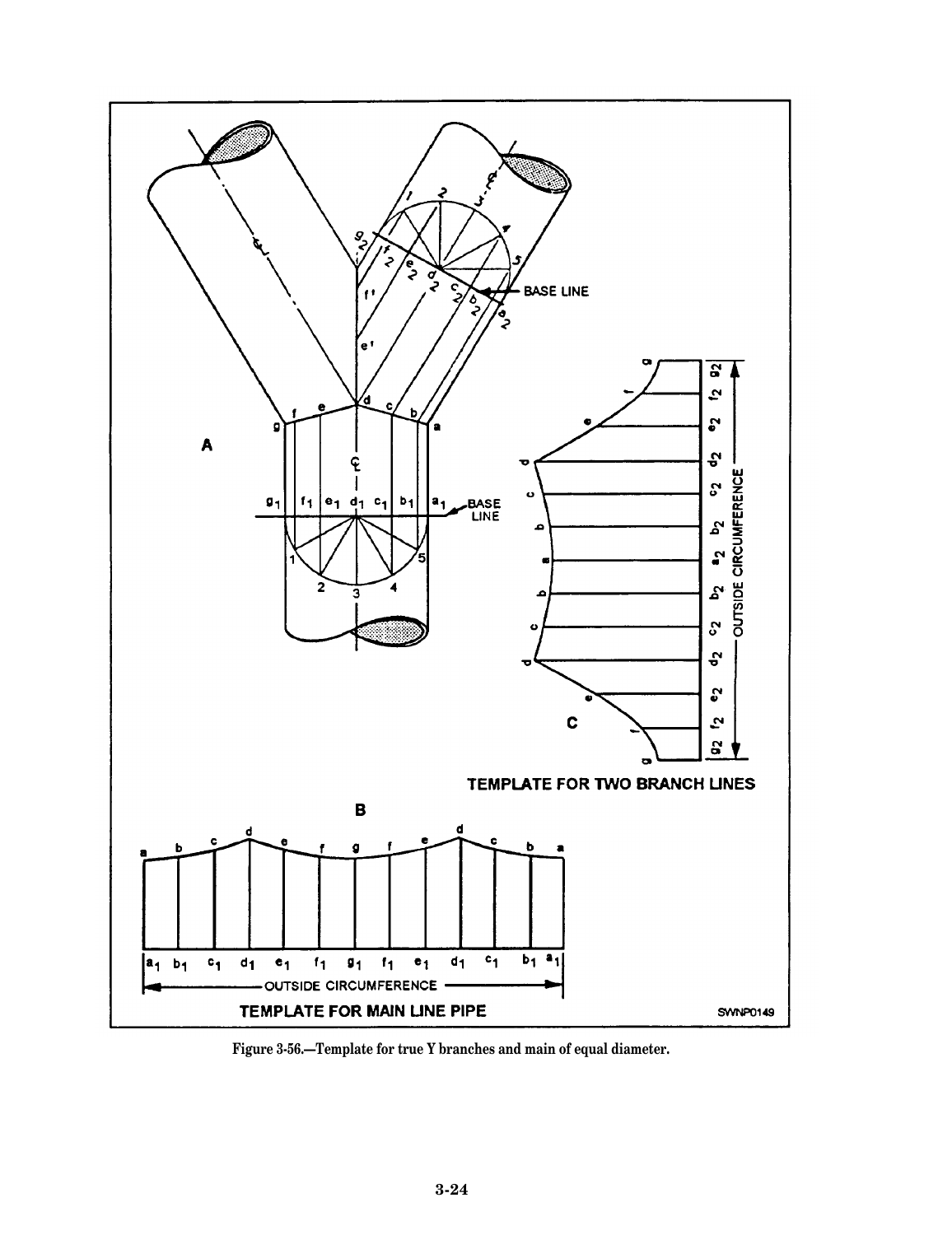<span id="page-24-0"></span>

**Figure 3-57.—Orange peel head.**

Then draw the lines x1-x1 and x2x2. These represent cutting should be radial followed by a beveling cut. the concentric circles in view B. In laying out the A one-shot field method of making an orange peel so on, are taken from view B. The distances x+,x-xl, you are going to make only one orange peel. x-x2, b-b1, and so on, are taken from view A. It is not Incidentally, the tables shown in figure 3-58 will help actually necessary to draw views A and B since all the to lineup your template better.

Now, divide x-o-x into equal parts-in this case, 6. values can be determined by a simple computation. All

template, the distances a-b, b-c, a1-b1, a2-b2, and is shown in figure 3-58. This method can be used when



**Figure 3-58.—A field method of making an orange peel.**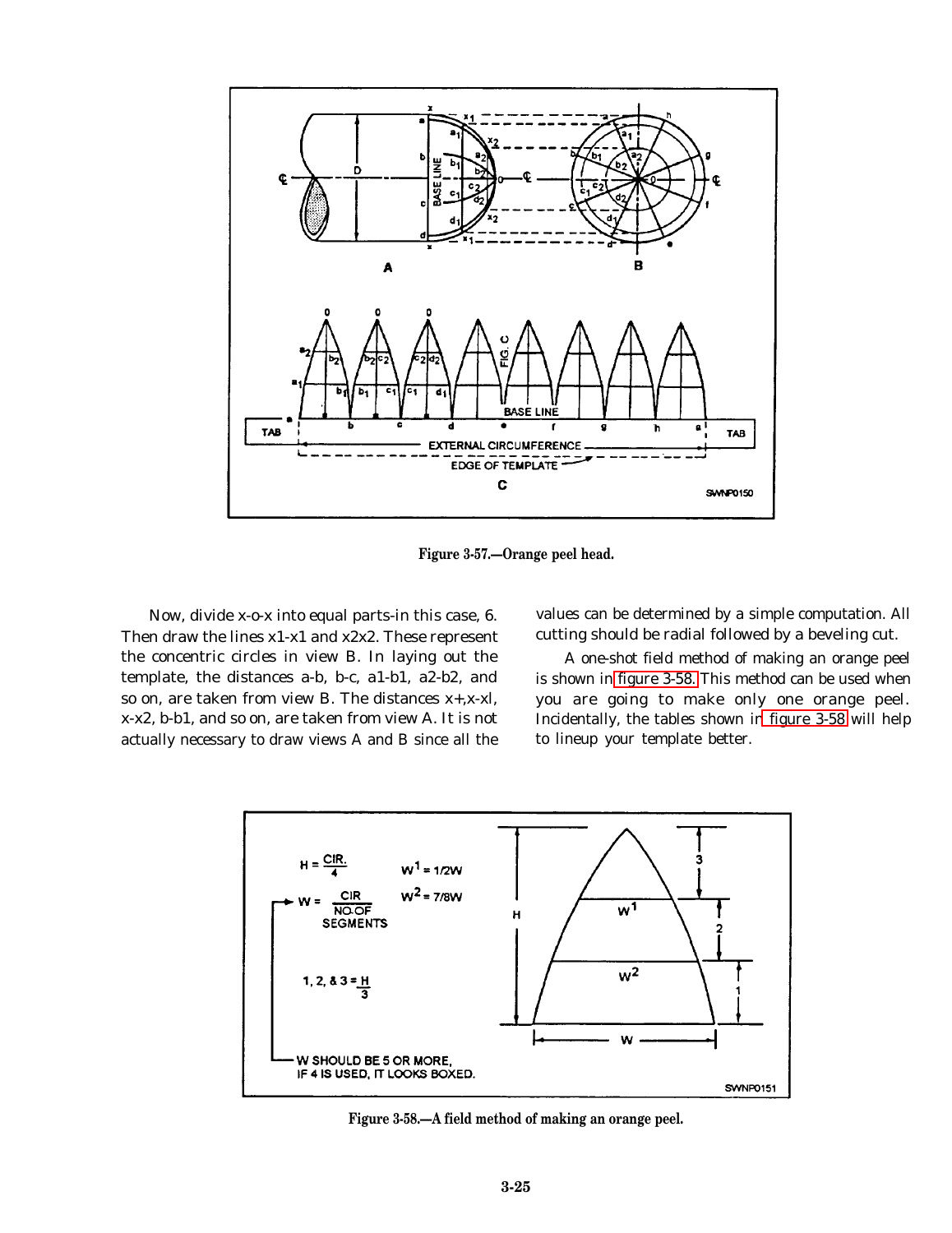# **PIPE CUTTING**

Cutting pipe is not much different than cutting structural shapes, except that you must always keep in mind that the cut will either be radial or miter. The gas cutting torch is used to cut pipe fittings for welding. Procedures relating to the use of the cutting torch are given in volume 1, chapter 4. The torch maybe hand operated, or it maybe mounted on a mechanical device for more accurate control.

Cutting machines may be used to prepare many fittings without the use of templates. These machines cut and bevel the pipe in one operation-the bevel extending for the full pipe wall thickness. When the pipe is cut by hand, beveling is done as a second operation.

For many types of welded fittings, a RADIAL cut is required before beveling. Radial cutting simply means that the cutting torch is held so it is perpendicular to the interior center line at all times. In other words, the cutting orifice always forms a continuation of a radius of the pipe, making the cut edge square with the pipe wall at every point. Figure 3-59 shows radial cutting. Except in the case of the blunt bull plug, for which the radial cut provides the proper vee, the radial cut should be followed by a beveling cut for pipe with 3/1 6 inch (4.8 mm) or more wall thickness.

In MITER cutting the torch tip is held so that the entire cut surface is in the same plane. The miter cut is followed by a beveling cut, leaving a 1/32- to 1/16-inch (.8 to 1.6-mm) nose at the inner wall. Figure 3-60 shows miter cutting.



**Figure 3-60.—Miter cutting.**

### **PIPE BENDING**

Any piping system of consequence will have bends in it. When fabricating pipe for such a system, you can make bends by a variety of methods, either hot or cold, and either manual] y or on a power-bending machine. Cold bends in pipe are usually made on a bending machine. Various types of equipment are available, ranging from portable handsets to large hydraulically driven machines that can cold bend pipe up to 16 inches (40.64 cm) in diameter. You will be concerned primarily with hot bending techniques, using a bending slab or using a method known as wrinkle bending.

# **TEMPLATES**

Whatever method you use to bend pipe, you should normally have some pattern that represents the desired shape of the bend. Templates made from wire or small, flexible tubing can be invaluable in preparing new installations as well as in repair work, When properly made, they will provide an exact guide to the bend desired.

One of the simple types of bend template is the center line template. A centerline template is made to



**Figure 3-59.—Radial cutting.**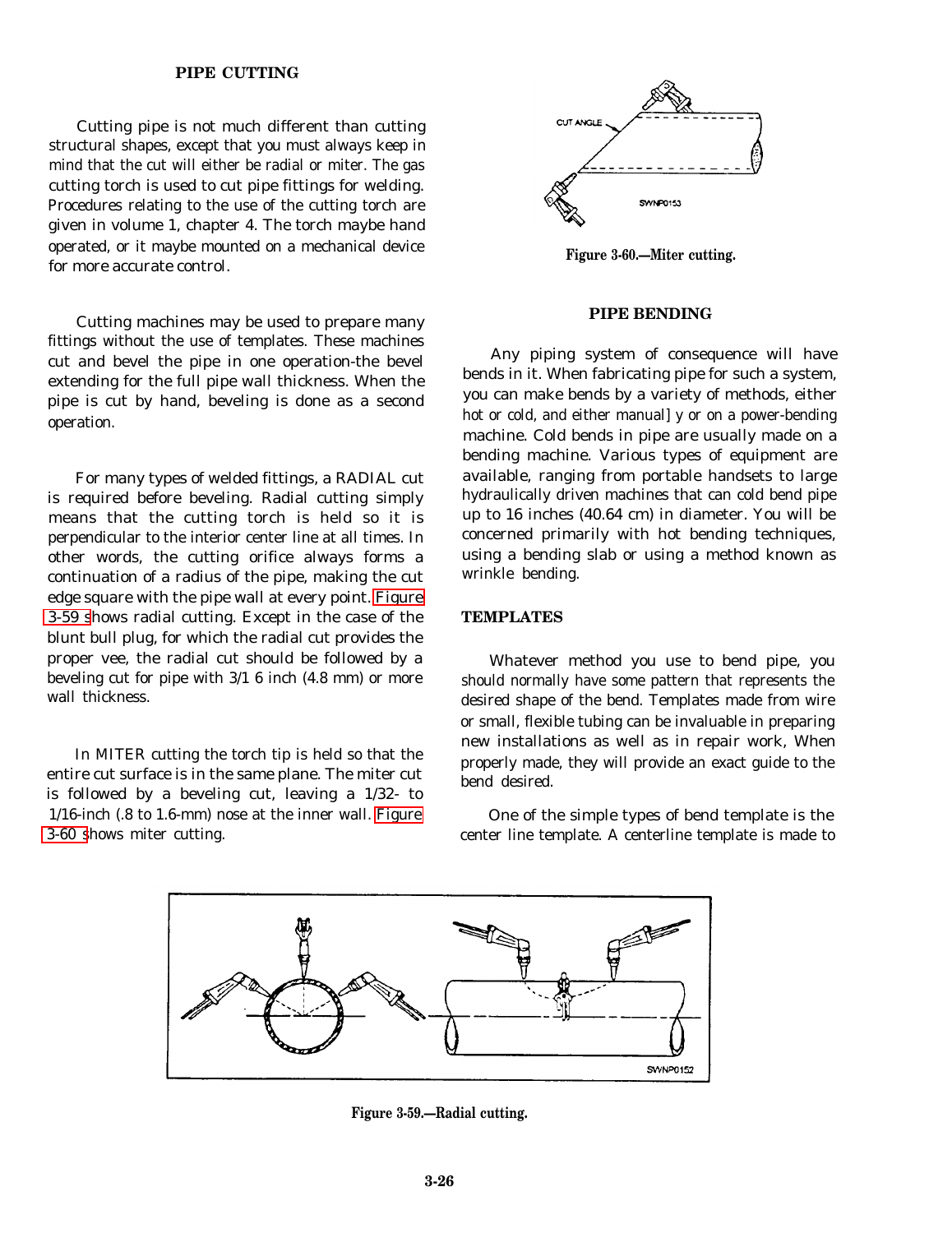conform to the bend or bends of the pipe to be made. It is used to lay off the bend area on the pipe and as a guide during the pipe or tube bending operation. Figure 3-61 shows the use of a center line template. These templates are made of wire, or rod, and are shaped to establish the center line of the pipe to be installed. The ends of the wire are secured to special clamps, called flange spiders. A clearance disc, which must be the same diameter as the pipe, is used if there is any doubt about the clearance around the pipe.

#### **HOT BENDS**

Hot bends are accomplished on a bending slab (fig. 3-62). This slab requires little maintenance beyond a light coating of machine oil to keep rust in check.

As a preliminary step in hot bending, pack the pipe with dry sand to prevent the heel or outside of the bend from flattening. If flattening occurs, it will reduce the



**Figure 3-61.—Center line template.**



**Figure 3-62.—Bending on a slab.**

cross-sectional area of the pipe and restrict the flow of fluid through the system.

Drive a tapered, wooden plug into one end of the pipe. Place the pipe in a vertical position with the plugged end down, and fill it with dry sand. Leave just enough space at the upper end to take a second plug. To ensure that the sand is tightly packed, tap the pipe continually with a wooden or rawhide mallet during the filling operation. The second plug is identical with the first, except that a small vent hole is drilled through its length; this vent permits the escape of any gases (mostly steam) that may form in the packed pipe when heat is applied. No matter how dry the sand may appear, there is always a possibility that some moisture is present. This moisture will form steam that will expand and build up pressure in the heated pipe unless some means of escape is provided. If you do not provide a vent, you will almost certainly blow out one of the plugs before you get the pipe bent.

When you have packed the pipe with sand, the next step is to heat the pipe and make the bend. Mark the bend area of the pipe with chalk or soapstone, and heat it to an even red heat along the distance indicated from A to B in figure 3-63. Apply heat to the bend area frost on the outside of the bend and then on the inside. When an even heat has been obtained, bend the pipe to conform to the wire template. The template is also used to mark the bend area-on the pipe.



**Figure 3-63.—Heating and bending pipe to conform to wire template.**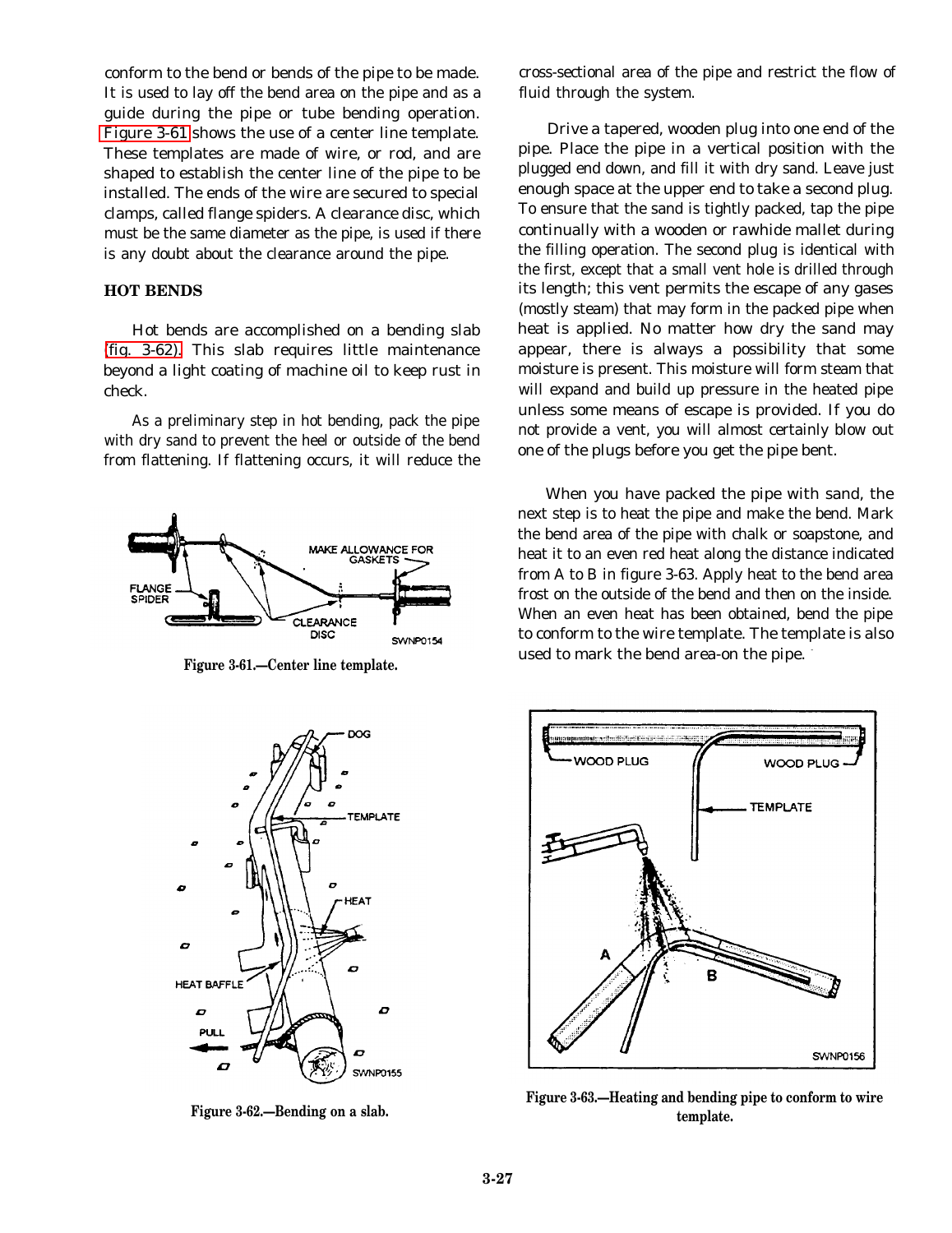The main problem you will have in bending copper tubing and pipe is preventing wrinkles and flat spots. Wrinkles are caused by compression of the pipe wall at the throat (inside) of the bend. Flat spots are caused by lack of support for the pipe wall, by stretch in the heel (outside) of the bend, or by improper heating.

If the pipe is properly packed and properl y heated, wrinkles and flat spots can be prevented by bending the pipe in segments so that the stretch is spread evenly over the whole bend area. When a pipe is bent, the stretch tends to occur at the middle of the bend. If the bend area is divided into a number of segments and then bent in segments, the stretch will occur at the center of each segment and thus be spread more evenly over the bend area. Another advantage of bending in segments is that this is almost the only way you can follow a wire template accurately.

When bending steel and some other piping materials, you can control wrinkles and flat spots by first overbending, the pipe slightly and then pulling the end back (fig. 3-64).

Hot bends are made on a bending slab (fig. 3-64). The pull to make the bend is exerted in a direction parallel to the surface of, the bending slab. The necessary leverage for forming the bend is obtained by using chain falls, by using block and tackle, or by using a length of pipe that has a large enough diameter to slip over the end of the packed pipe. Bending pins and hold-down clamps (dogs) are used to position the bend at the desired location.

Be sure to wear asbestos gloves when working on hot bending jobs. Pins, clamps, and baffles often have to be moved during the bending operation. These items absorb heat radiated from the pipe as well as from the torch flame. You cannot safely handle these bending accessories without proper gloves.

Each material has its peculiar traits, and you will need to know about these traits to get satisfactory



**Figure 3-64.—Overbending to correct flattening of pipe.**

results. The following hints for bending different materials should prove helpful:

WROUGHT IRON—Wrought iron becomes brittle when hot, so always use a large bend radius. Apply the torch to the throat of the bend instead of to the heel.

BRASS—Do not overbend, as brass is likely to break when the bend direction is reversed.

COPPER—Hot bends may be made in copper, although the copper alloys are more adaptable to cold bending. This material is one that is not likely to give any trouble.

ALUMINUM—Overbending and reverse bending do not harm aluminum, but because there is only a small range between the bending and melting temperature, you will have to work with care. Keep the heat in the throat at all times. You will not be able to see any heat color, so you must depend on "feel" to tell you when the heat is right for bending. You can do this by keeping a strain on the pipe while the bend area is being heated. As soon as the bend starts, flick the flame away from the area. Play it back and forth to maintain the bending temperature and to avoid overheating.

CARBON-MOLYBDENUM and CHROMIUM-MOLYBDENUM—These maybe heated for bending, if necessary, but caution must be exercised so as not to overheat the bend area. These types of metal are easily crystallized when extreme heat is applied. Pipes made from these materials should be bend cold in manual or power-bending machines.

#### **WRINKLE BENDS**

It may seem odd that after describing precautions necessary to keep a bend free of wrinkles, we next describe a method which deliberately produces wrinkles as a means of bending the pipe. Nevertheless, you will find the wrinkle-bending technique a simple and direct method of bending pipe, and perhaps in man y pipe-bending situations, the only convenient method. This would particularly be the case if no bending slab were available or if time considerations did not permit the rather lengthy sand-packing process.

Basically, wrinkle bending consists of a simple heating operation in which a section of the pipe is heated by a gas welding torch. When the metal becomes plastic (bright red color), the pipe is bent SLIGHTLY, either by hand or by means of tackle